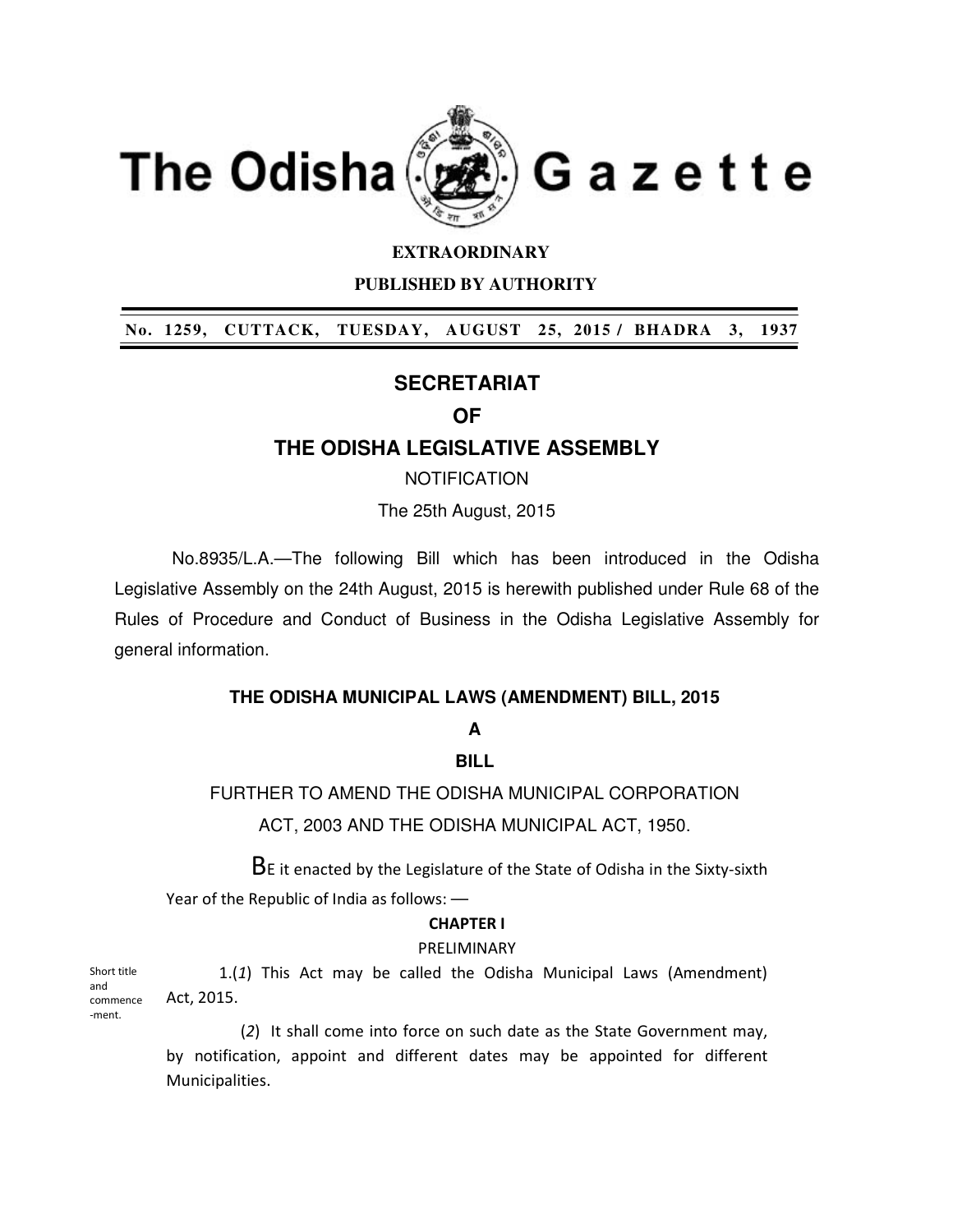#### **CHAPTER II**

## AMENDMENT TO THE ODISHA MUNICIPAL CORPORATION ACT, 2003

Amendment of Section.21.

2. For Section 21 including its marginal heading of the Odisha Municipal Corporation Act, 2003 (hereinafter referred to as the Corporation Act), the following sections shall be substituted, namely:—

Odisha Act 11 of 2003.

"Constitution of Ward Committee.

21. (1) There shall be constituted by the Corporation a Ward Committee for each ward in a Corporation within a period of six months from the date appointed for its first meeting referred to in clause (a) of sub-section (2) of section 14:

Provided that where a Corporation has been constituted before the commencement of the Odisha Municipal Laws (Amendment) Act, 2015, the Ward Committee shall be constituted within six months from such commencement.

(2)The Ward Committee shall consist of the following members, namely :—

- (a) the Corporator representing the ward who shall be the Chairperson thereof;
- (b) the Representative of each Area Sabha of the concerned ward;
- (c) the member of the Legislative Assembly representing the Constituencies which comprises wholly or partly the ward; and
- (d) not more than ten persons of eminence from the ward, to be nominated by the Corporation in such manner as may be prescribed:

Provided that if the population of the ward is not more than ten thousand, the number of nominated members shall be four, and thereafter, there shall be one additional member for every four thousand population or part thereof:

Provided further that one- half of the persons to be nominated to the Ward Committee shall be women.

 *Explanation*.— For the purposes of this section and Section 21-C, the expression "persons of eminence" means representative of any non-Government organization or association of persons, established, constituted or registered under any law for the time being in force and working for social welfare, and includes any community-based organization, professional institution and civic, health, educational, social or cultural body or any trade or industrial organization and such other association or body as the Corporation may decide.

 (3) A person shall be disqualified for being nominated as a member of the Ward Committee or to continue as such member if under the provision of this Act or any other law for the time being in force, he would be disqualified for being elected as a Corporator of the Corporation.

 (4) The Sanitary Inspector or any other officer nominated by the Commissioner shall be the Secretary of the Ward Committee and shall have the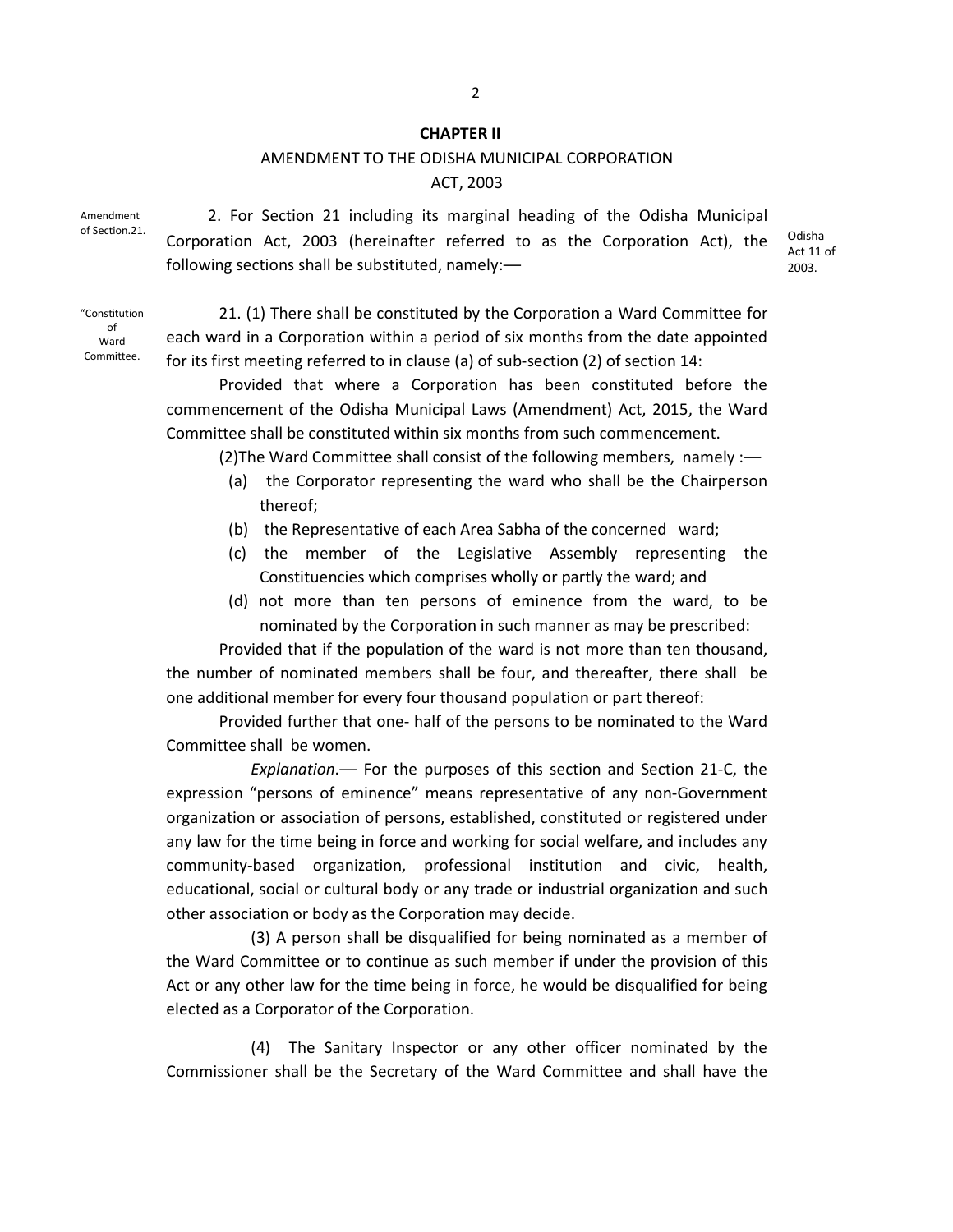right to take part in the proceedings at the meeting of a Ward Committee but shall not be entitled to vote at any such meeting.

 (5) The Chairperson of the Ward Committee shall have power to invite the officer of the concerned Department of the Corporation as special invitee to participate in the meeting relating to the Department which is the subject matter of the discussion.

 (6) The term of office of the Ward Committee shall be co-terminus with the term of office of the Corporation.

 (7) The Ward Committee shall meet at least once in a year and business of the Ward Committee shall be conducted in such manner as may be prescribed:

 Provided that the Chairperson may call upon emergency meeting as and when he deems fit.

 21-A. Subject to the provisions of this Act and overall control of the Corporation, every Ward Committee shall have the following functions, namely:—

- (a) provide assistance in solid waste management in the ward;
- (b) supervision of sanitation works in the ward;
- (c) provide assistance for preparation and implementation of development schemes for the ward;
- (d) encourage harmony and unity among various groups of people in the ward;
- (e) mobilize voluntary labour and donation by cash or kind for conducting social welfare programmes in the ward;
- (f) provide assistance for identification of beneficiaries for the implementation of development and welfare schemes;
- (g) encourage activities of art, culture, sports and games;
- (h) encourage people's participation in voluntary activities necessary for successful implementation of the developmental activities of the Corporation;
- (i) ensure maintenance of street lighting and park in the ward;
- (j) provide assistance for timely collection of taxes, fees and other sums due to the Corporation; and
- (k) perform such other functions as may be assigned to it by the Corporation.

21-B. (1) It shall be the responsibility of every Ward Committee to perform the following duties, namely: Responsibility of the Ward Committee.

> (a) prepare the annual ward plans and produce the same in a manner consistent with the District plans within such period and in such manner as may be prescribed;

Functions of the Ward Committee.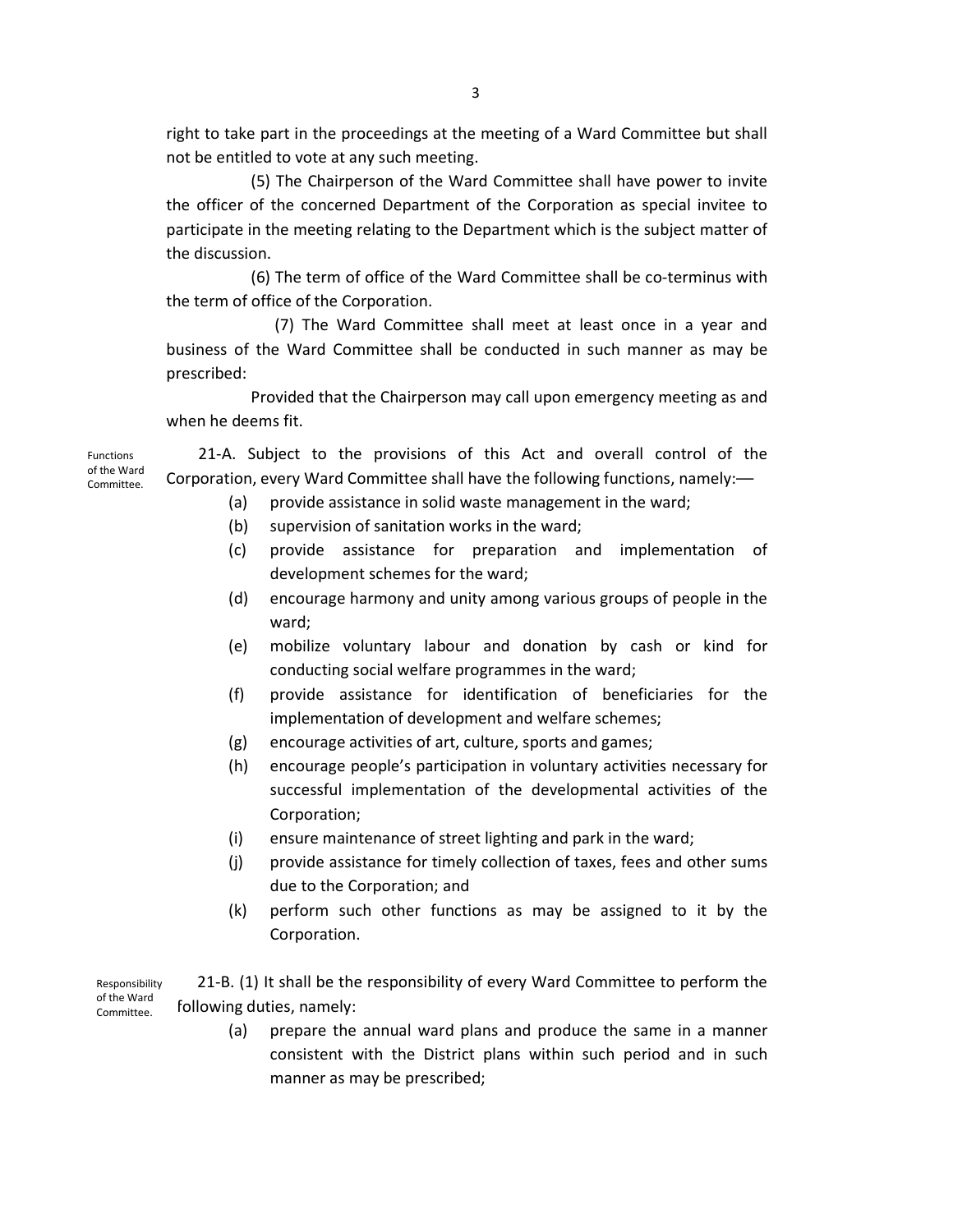- (b) prepare the ward budget in accordance with the ward plans within such period and in such manner as may be prescribed;
- (c) ensure optimal collection of all revenue sources;
- (d) ensure maintenance of parks and street lighting in the ward;
- (e) prepare the report on housing and public distribution system in the ward;
- (f) prepare and maintain beneficiary list for all programmes and schemes undertaken by the Government in coordination with the concerned agencies or Departments of the Government;
- (g) ensure road works including construction, maintenance and restoration;
- (h) take measures necessary for general beautification of the locality;
- (i) submit periodical report on the activities undertaken by it to the Corporation; and
- (j) discharge such other duties as may be entrusted to it by the Corporation.

 (2) The Ward Committee may, for the purpose of carrying out its functions and duties, obtain information relating to ward from the Commissioner or from any other officer and formulate guidelines for giving effect to the duties entrusted to it under sub-section (1).".

3. After Chapter III of the Corporation Act, the following Chapter shall be inserted, namely:— Insertion of a new Chapter.

#### **"CHAPTER III-A**

#### AREA SABHA

21-C. (1) In every ward of a Corporation there shall be constituted one or more Area Sabha.

 (2) Every Area Sabha shall be comprised of all persons registered in the electoral rolls as relates to the area who shall be the members.

*Explanation*.— For the purpose of this section the expression "area" in relation to an Area Sabha means polling area consisting of such number of electors as may be decided by the Election Commission.

 (3) There shall be an Area Sabha Representative for each area to be nominated by the Corporation from among persons of eminence of the concerned area as may be prescribed.

 (4) The qualification and disqualification prescribed for getting elected as Corporator of the Corporation and for holding the office as Corporator of the Corporation under the relevant provision of this Act shall apply mutatis-mutandis for the Area Sabha Representative.

 (5) The term of office of the Area Sabha Representative shall be coterminus with the term of office of the Corporation.

 (6) The business of the Area Sabha shall be conducted in such manner as may be prescribed.

Constitution

of Area Sabha.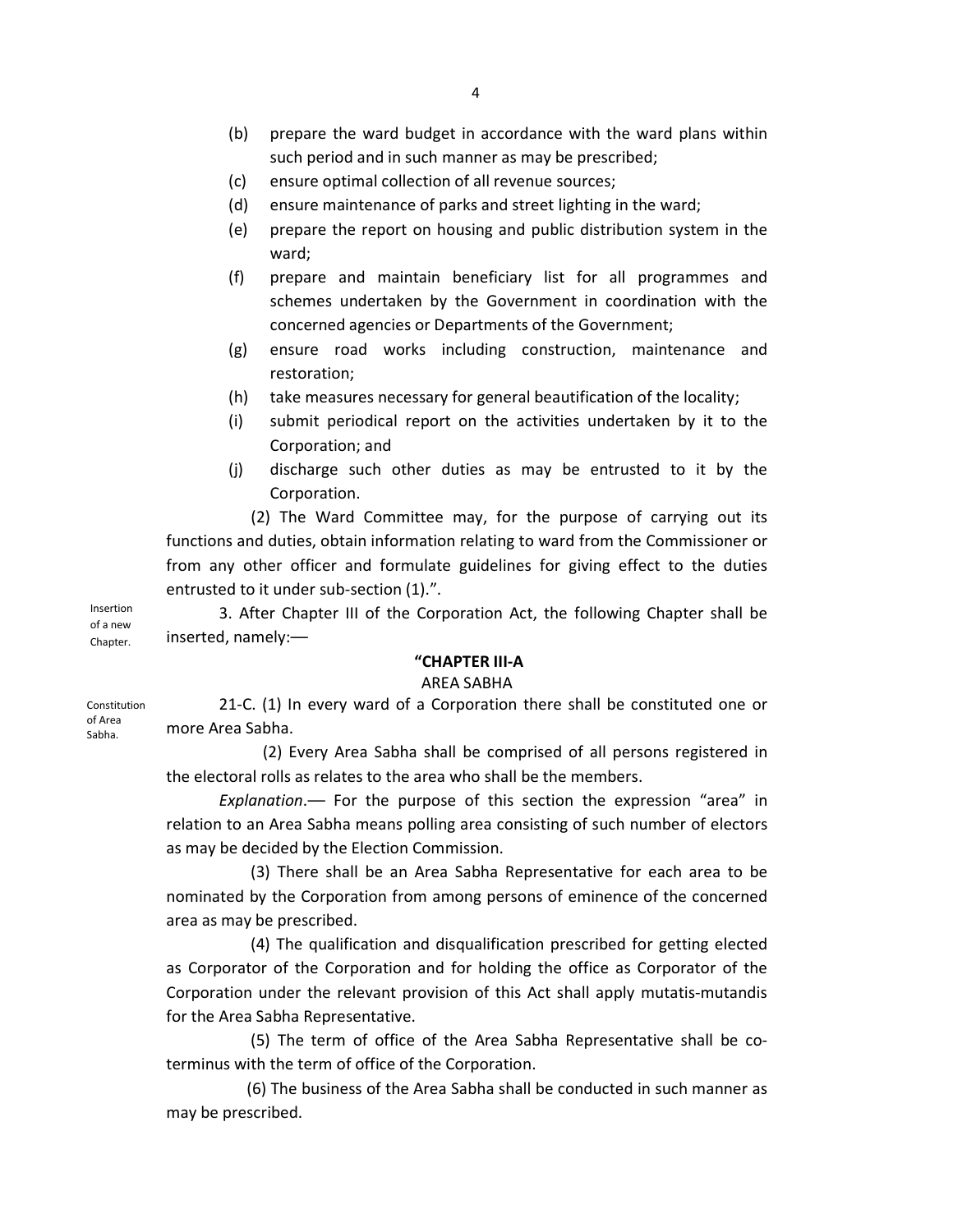Functions of the Area Sabha.

- 21-D. Subject to the provisions of this Act and overall control of the Corporation, every Area Sabha shall have the following functions, namely:—
	- *(a)* evolve proposals and determine the priority of different schemes relating to the development programmes of the area;
	- *(b)* identify and prepare lists of beneficiaries in different beneficiary oriented schemes;
	- *(c)* verify the eligibility of persons getting different welfare assistance from the Government;
	- *(d)* verify the eligibility of persons to get pension and subsidies assistance in different schemes;
	- *(e)* suggest the location of street lights, public water taps, public wells, public sanitation units and other public amenities within the area;
	- *(f)* identify the defects and deficiencies in water supply and street lighting within the area and suggest remedial measures;
	- *(g)* assist the activities of the public health centre for prevention of disease and for family welfare in the area;
	- *(h)* mobilize voluntary labour and contributions both in cash and kind for developmental works within the area and supervise such work through volunteer teams;
	- *(i)* create awareness among the Area Sabha members of their obligations to pay municipal taxes and user charges; and
	- *(j)* perform such other functions as may be assigned to it by the Corporation.

21-E. It shall be the responsibility of every Area Sabha to perform the following duties, namely:— Responsibility of the Area Sabha.

- *(a)* obtain informations from the Corporation and the Ward Committee relating to the developmental works within the area proposed to be done for next three months;
- *(b)* obtain informations from the Ward Committee about every decision in connection with the area and the follow-up action on that;
- *(c)* create awareness on the matter of public interest like cleanliness, protection of environment and control of pollution;
- *(d)* promote harmony and unity within the area;
- *(e)* co-operate with the Ward Committee in the matter of sanitation arrangement within the area; and
- *(f)* discharge such other duties as may be entrusted to it by the Corporation.".

4. In the Corporation Act, in Section 24, after clause (xxvi), the following clause shall be added, namely:— Amendment of Section 24.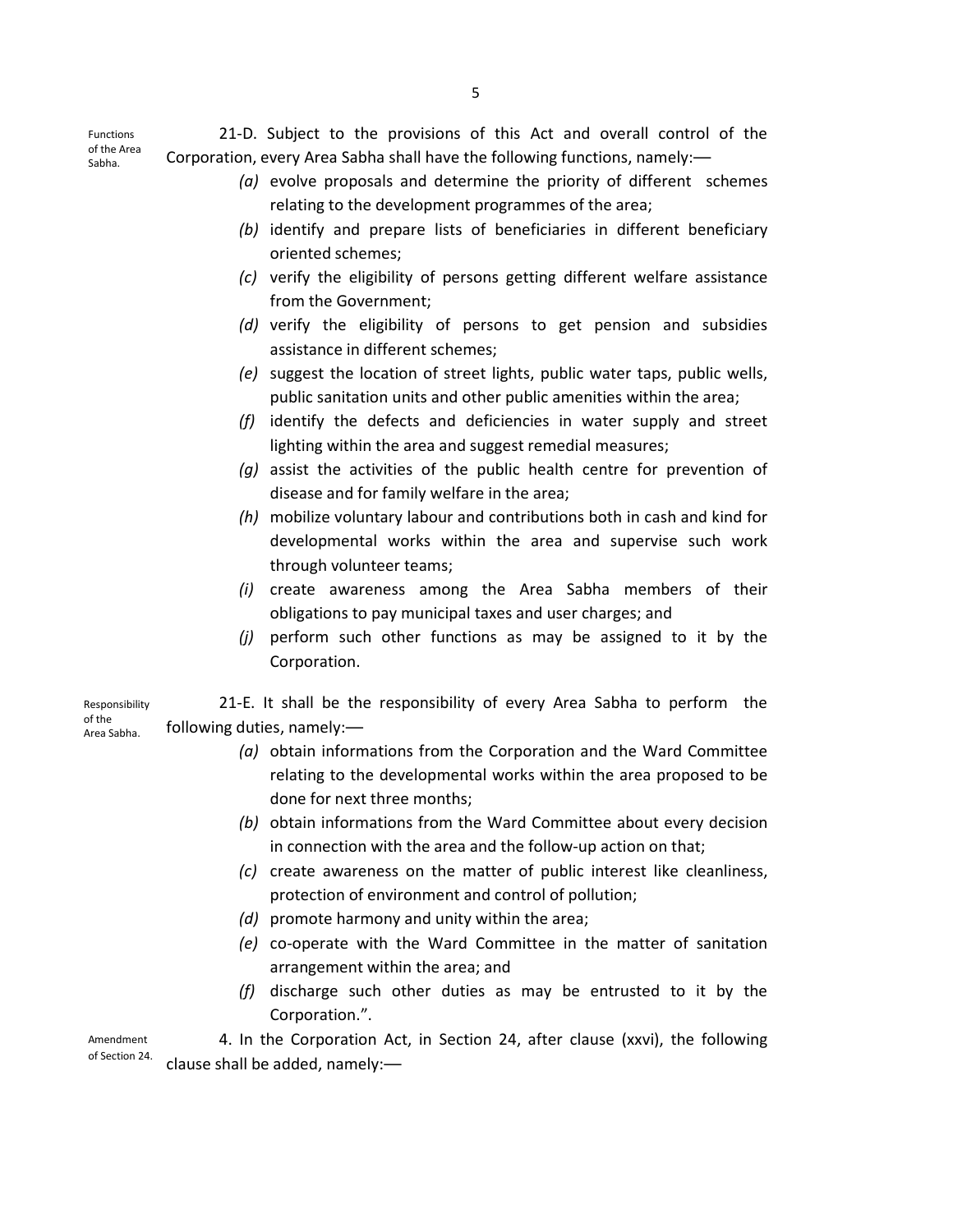"(xxvii) providing necessary administrative, financial and infrastructure support to the Ward Committee for its efficient performance of function and discharge of duties.".

Amendment of Section 198. 5. In Section 198 of the Corporation Act,—

(a) for sub-section (2), the following sub-section, shall be substituted, namely:—

"(2) Save as otherwise provided in this Act, the rate of property tax on lands and buildings shall be between a minimum of eight percentum and a maximum of twenty percentum of the annual value of such lands and buildings, as may be specified by the Corporation, from time to time:

 Provided that the Corporation may, at any time, specify different rates for the lands and buildings used differently:

 Provided further that the rate of tax on lands and buildings of the Government used for office or educational or medical purposes shall be five percentum.

 *Explanation*.—The expression "lands and buildings of the Government" shall not include the lands and buildings used for residential, commercial, joint venture projects, Government Corporations or statutory bodies."; and

> (b) after sub-section(4), the following sub-section shall be inserted, namely:―

 "(5) Save as otherwise provided in this Act the Corporation shall levy five percentum surcharge on the annual tax fixed against each property annually and progressively till such time the State Municipal Corporation Valuation Committee revise the unit rate.".

6. In Section 199 of the Corporation Act, after the proviso, the following proviso shall be added, namely:—

"Provided further that nothing in this section shall prevent the Corporation from levying a service charge on any property of the Central Government which is exempted from payment of property tax under this section, at the rate of five percentum of the annual value of such land and building.".

Amendment of section 200.

Amendment of section 199.

> 7. In Section 200 of the Corporation Act, for the words "not having any title over the land", the words "not having a built up area of more than two hundred fifty square feets" shall be substituted.

Omission of section 201.

8. Section 201 of the Corporation Act shall be omitted.

Amendment of section 202.

9. In Section 202 of the Corporation Act, for the words "not exceeding twenty five percent", the words "not exceeding fifty percentum" shall be substituted.

Amendment of section 203. 10. In Section 203 of the Corporation Act, in sub-section (1), —

(a) after clause (iii), the following clause shall be inserted, namely:—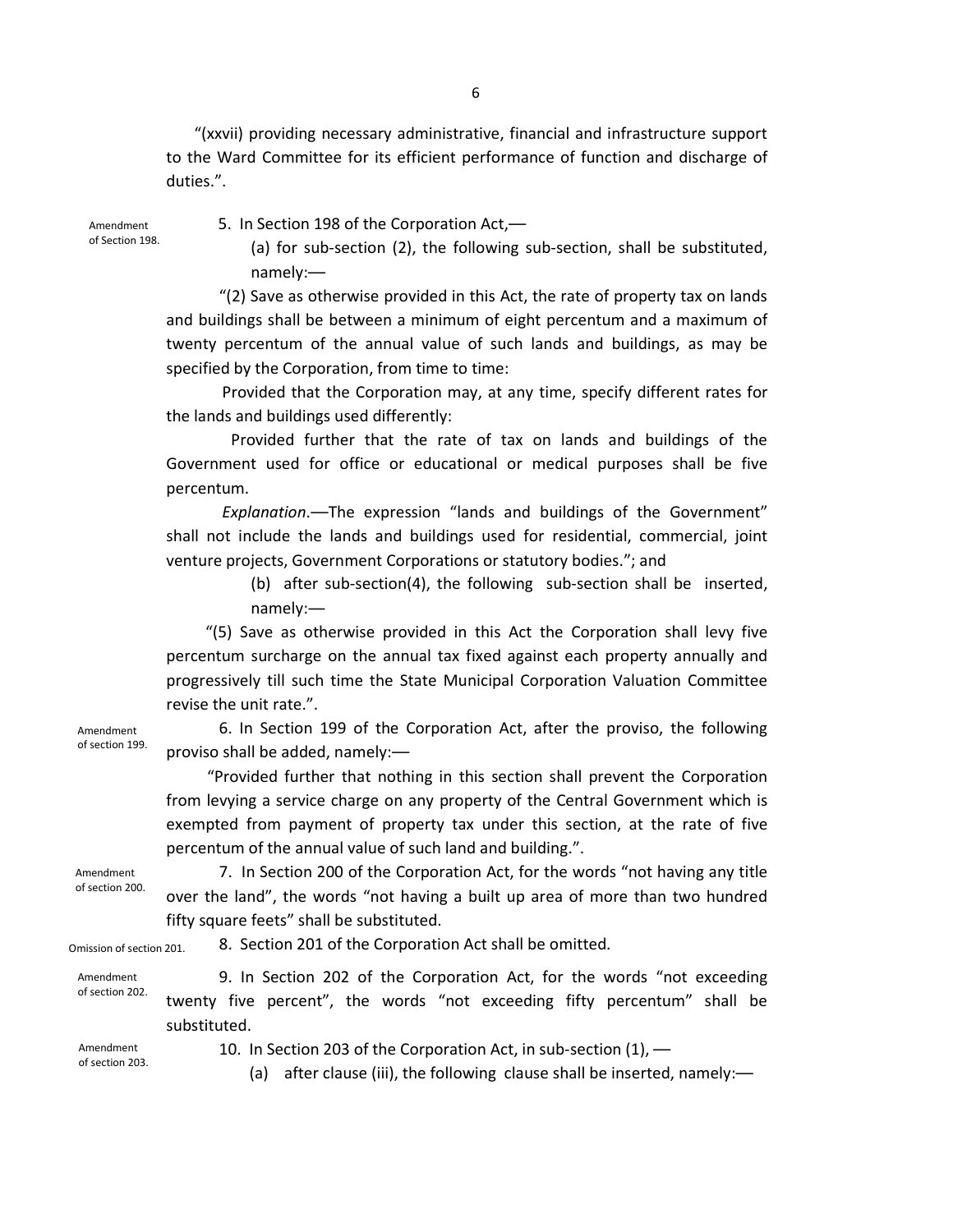- "(iv) heritage lands and buildings, as may be specifically notified by the Government and properties protected by notification by the Archaeological Survey of India or the Government as the archaeological property."; and
- (b) the existing Explanation shall be renumbered as Explanation I and after the Explanation as so renumbered, the following Explanation shall be added, namely: —

 "*Explanation II*.— For the purpose of clause (iii), open space shall not include any land on which any trade or business is carried on, or from which any rent or income is derived.".

Amendment of section 205.

- 11. In Section 205 of the Corporation Act,
	- (a) In sub-section  $(1)$ -
		- (i) for the words "Corporation Valuation Committee", the words "the State Municipal Corporation Valuation Committee" shall be substituted; and
		- (ii) for clause (b) , the following clauses shall be substituted namely: —
	- " (b) the structural characteristics of the buildings including age factor; and
		- (c) use-wise category of the land and building, as may be prescribed,";
			- (b) in sub-section  $(2)$ ,  $-$ 
				- (i) for the words "within sixty days" the words ,"within thirty days" shall be substituted; and
			- (ii) for the words " Corporation Valuation Committee", the words "State Municipal Corporation Valuation Committee" shall be substituted; and
			- (c) after sub-section (3), the following sub-section shall be inserted, namely :—

"(4) In Unit Area Value System of assessment, the entire corporation area has to be grouped into homogenous categories for fixation of Unit Area Value and such grouping shall be done taking into consideration factors like average rental value, average capital value of land, quality of available physical infrastructure, availability of social and market infrastructure, type of development and average economic standard of the residents of the area.".

Amendment of section 206.

12. In Section 206 of the Corporation Act, for sub-sections (2), (3), (4) and (5), the following sub-sections shall be substituted, namely:—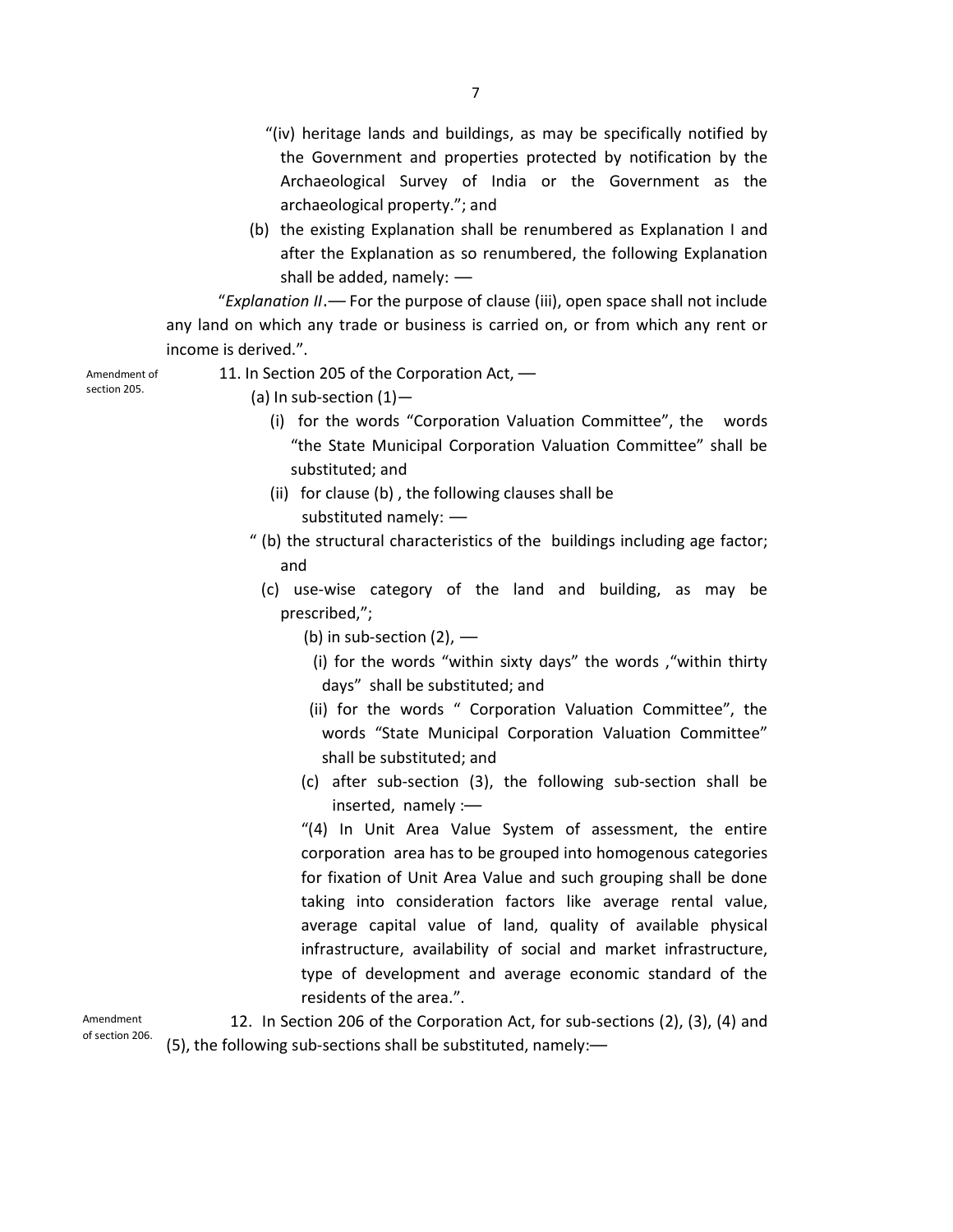"(2) Every such objection shall be determined by the State Municipal Corporation Valuation Committee after giving the person an opportunity of being heard.

 (3) The procedure for hearing and disposal of objections shall be such as may be prescribed.

 (4) Any person aggrieved by an order as specified in the public notice under sub-section (3) of Section 205 may prefer an appeal, within thirty days of such order, before the State Municipal Corporation Assessment Tribunal constituted under section 218, and the decision of the said Tribunal on such appeal shall be final.".

13. For Section 209 of the Corporation Act, the following section shall be substituted, namely:—

 "209. For the purpose of this Act, the Government shall, having regard to the materials of construction used and the construction practices employed, prescribe the types of buildings which may be classified as pucca, semi-pucca or kutcha building.".

14. In Section 210 of the Corporation Act, for sub-section (1), the following sub-sections, shall be substituted, namely:-

"(1) The Annual Value of any vacant land and building shall be the amount arrived at as per the formula (UNIT RATE VALUE X BUILT UP AREA + UNIT RATE OF VACANT LAND X VACANT LAND AREA) which shall be determined by an order of the Commissioner, if the property owner fails to determine and submit returns as provided in Section 213 or files a wrong data and assessment.

 (1-a) A copy of the order shall be served within fifteen days thereof to the owner or occupier of land and building, as the case may be, in such form and in such manner, as may be prescribed.".

15. Section 211 of the Corporation Act shall be omitted.

16. For section 213 of the Corporation Act including its marginal heading, the following section shall be substituted, namely:—

213. (1) Any owner of any land or building or any other person liable to pay the property tax or any occupier, in absence of such owner or person, shall, —

- (a) compute the tax due on the basis of annual value of land and building as determined under section 210 and the rate of tax as determined under section 198;
- (b) file a return on or before the 30th June of every financial year whose tax liability is more than one thousand rupees and in other case as may be prescribed;
- (c) pay the tax due as provided under section 235;

Amendment of section 210.

Amendment of section 209.

Omission of Section 211.

Amendment of section 213.

"Self Assessment and default in filing of returns.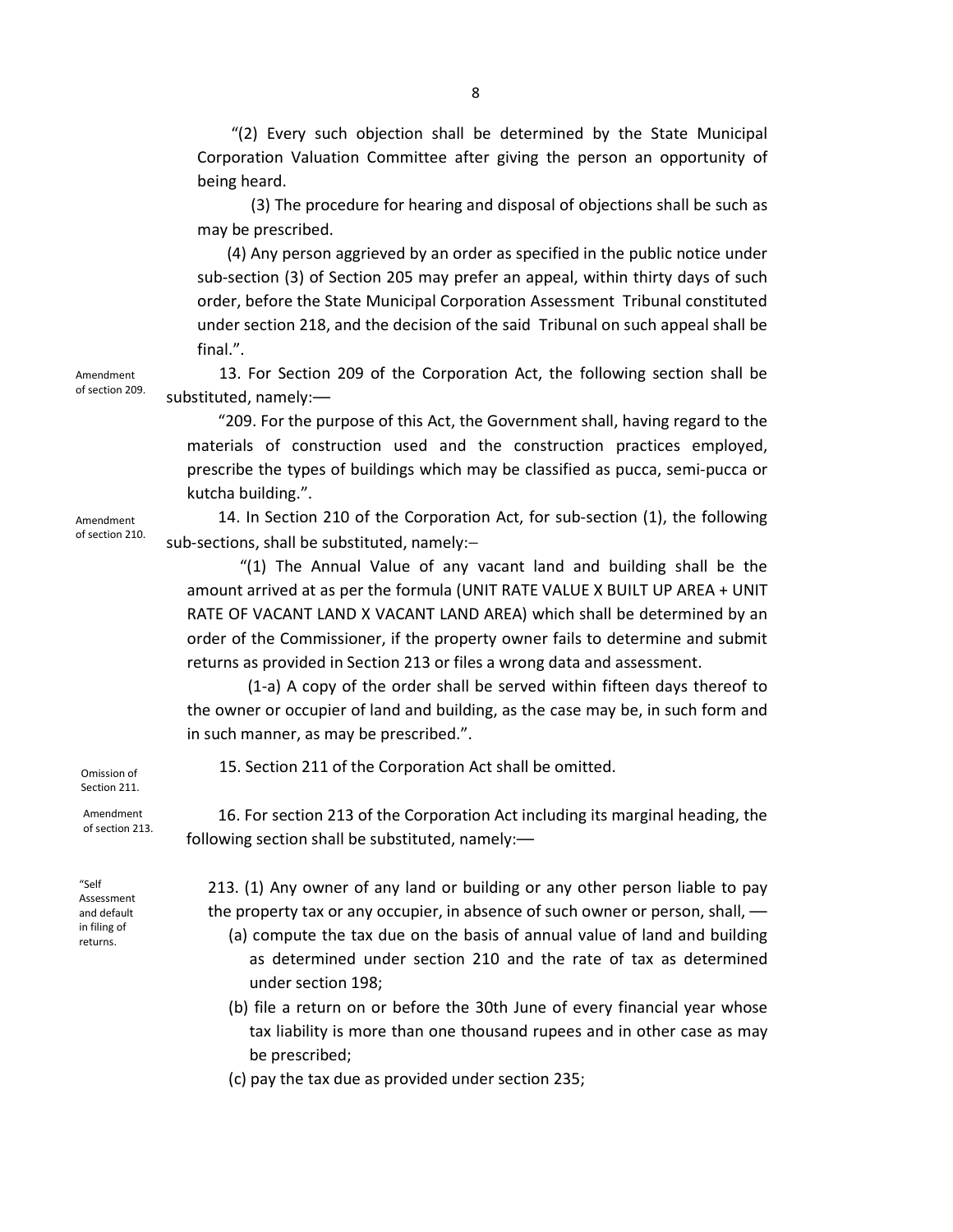- (d) avail rebate at such rate, not exceeding ten percentum of the tax payable, as may be notified by the Corporation, in the event of the annual tax being paid in lump sum by the end of first quarter of the financial year; and
- (e) pay interest at the rate of three percentum per quarter on the tax payable which he fails to pay on the due date.
- (2) The Commissioner may, at any time,
	- (a) make *suo motu* assessment in any case where a return on the basis of self-assessment has not been filed;
	- (b) revise any assessment where the information furnished in the return of self-assessment is found to be incorrect; and
	- (c) reopen any assessment in any case where it has been detected that there is wilful suppression of information.

(3) If any owner of any land or building or any other person liable to pay the property tax or any occupier in absence of such owner or person, fails to file a return without sufficient cause or furnishes information in the return which is found to be incorrect, or it has been detected that there has been wilful suppression of information, the commissioner may, after giving such person a reasonable

 opportunity of being heard, direct him to pay in addition to the tax and interest, if any, payable by him, a penalty of thirty percentum of the amount of tax with interest, if any, so payable.".

17. After Section 213 of the Corporation Act, the following section shall be inserted, namely:—

Insertion of new section 213 - A.

"Information to the Commissioner regarding transfer of title of the property.

 213-A. (1) Whenever the title of any holding is transferred, both the transferor and the transferee shall, within three months after the execution of the instrument of transfer or if no such instrument is executed within three months after the transfer is effected, give notice in writing of such transfer to the Commissioner.

 (2) In the event of the death of the transferee, his heir shall, within one year from the date of death, give notice in writing of such transfer to the Commissioner.

 (3) Any person who is primarily liable for the payment of taxes on any land or building, if transfers his title over such property, without giving notice of such transfer to the Commissioner, as aforesaid, shall, unless the Corporation, on grounds of hardship arising out of special circumstances otherwise directs, in addition to any other liability which he incurs through such neglect, continue the liability for the payment of all such taxes, from time to time, payable in respect of the said property until he gives such notice or until the transfer is recorded in the Corporation Books.

 (4) Nothing in this section shall be held to diminish the liability of the transferee for the said taxes or to affect the prior claim of the Corporation for the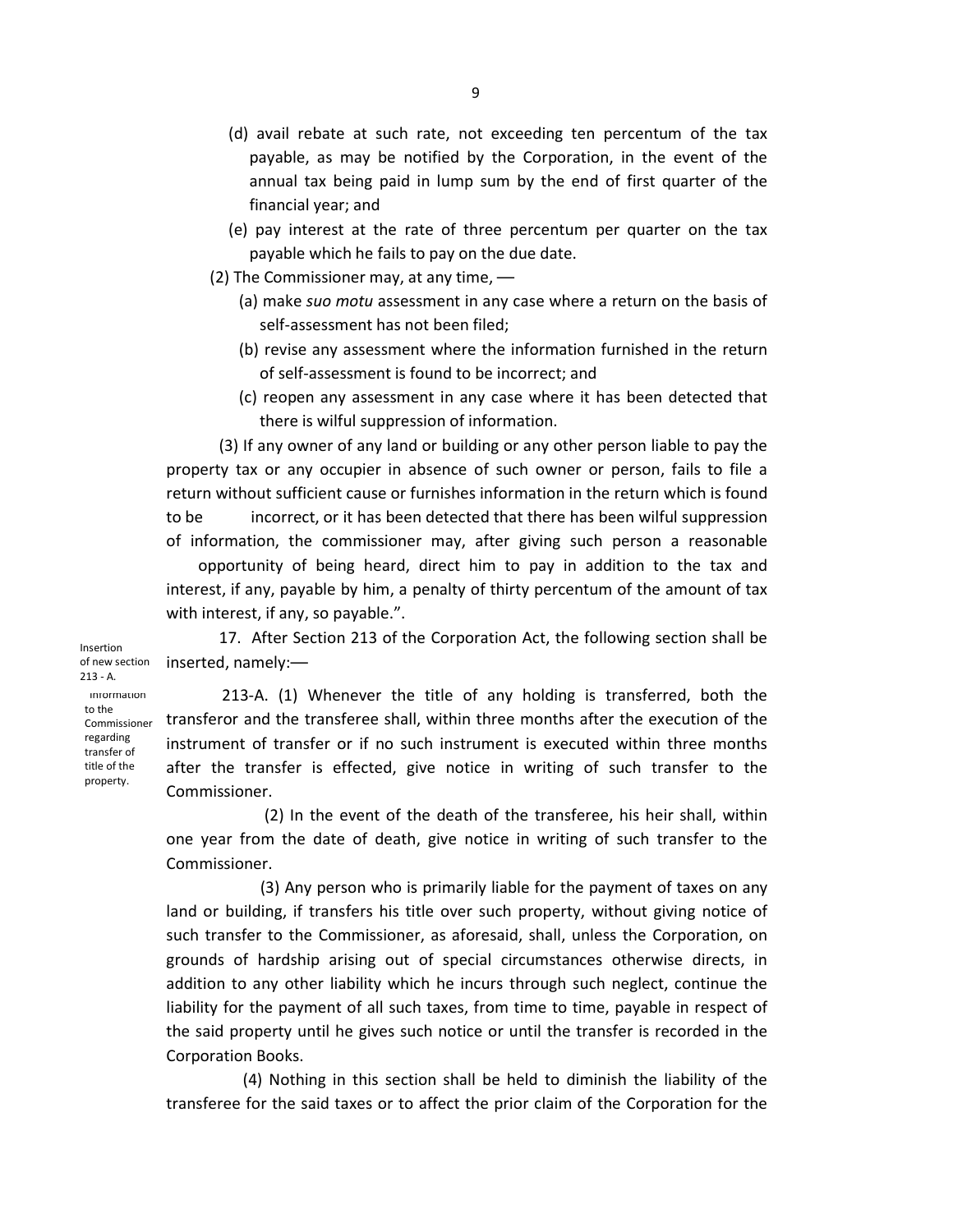recovery of the taxes due thereupon and the Corporation may revise the assessment list as against the transferee with effect from the date on which they are satisfied that the transfer was made.".

Amendment of section 215.

- 18. In Section 215 of the Corporation Act,
	- (a) for sub-section (1), the following sub-section shall be substituted, namely :—

 "(1) The Government may, by notification, constitute the State Municipal Corporation Valuation Committee.";

- (b) in sub-section (2), for the words "the Corporation Valuation Committee", the words "State Municipal Corporation Valuation Committee" shall be substituted;
- (c) for sub-sections (3), (4), (5) and (6), the following sub-sections shall be substituted, namely :—

"(3) The Chairperson and other members shall be appointed by the Government.

 (4) The qualification and experience for appointment as Chairperson and other members of the State Municipal Corporation Valuation Committee, the manner of selection for appointment and terms and conditions of service including salaries and allowances shall be such as may be prescribed.".

 19. Section 216 of the Corporation Act shall be omitted. Omission of section 216.

Committee" shall be substituted.

Amendment of section 217.

Amendment of section 218. 21. In Section 218 of the Corporation Act, —

(a) for sub-section (1), the following sub-section shall be substituted, namely:—

20. In Section 217 of the Corporation Act, for the words "Corporation

Valuation Committee" the words "State Municipal Corporation Valuation

"(1) There shall be constituted a State Municipal Corporation Assessment Tribunal in the State for all Corporations consisting of a Chairperson and such other members, not exceeding five, as the Government may determine.", and

- (b) for sub-section (4), the following sub-section shall be substituted, namely:—
- "(4) The expenses incurred for the State Municipal Corporation Assessment Tribunal including salaries and allowances referred to in sub-section (3) shall be recovered from the Corporations in such manner as may be determined by the Government.".

Omission of sections 223, 224, 225 and 226.

22. Sections 223, 224, 225, and 226 of the Corporation Act shall be omitted.

Amendment of section 227.

23. In Section 227 of the Corporation Act, in sub-section (1), —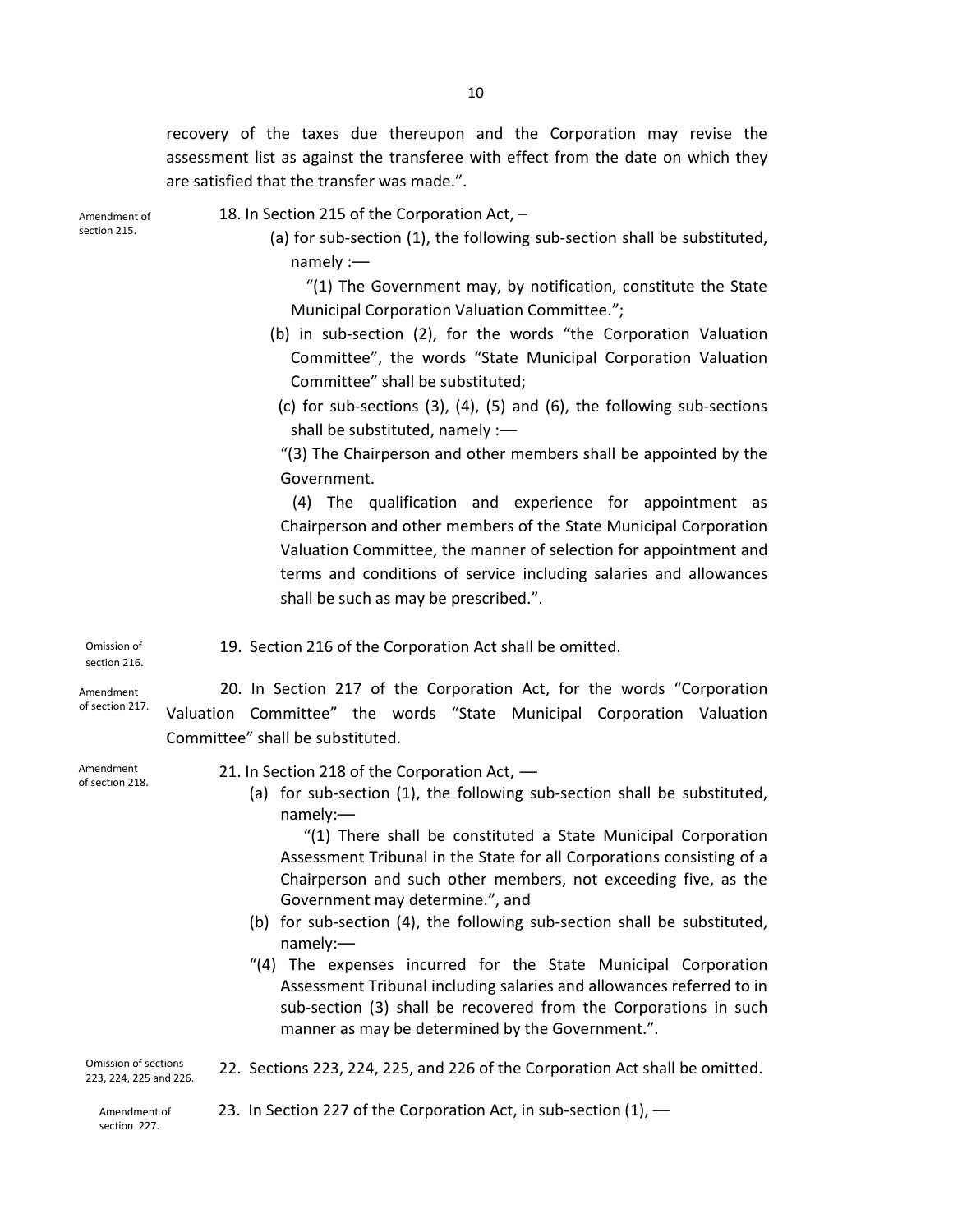| Amendment<br>of section 228.                                      | (a) the words and figure "or by the determination of annual value<br>under section 226" shall be omitted and for the words "Corporation<br>Assessment Tribunal" the words "State Municipal Corporation<br>Assessment Tribunal" shall be substituted; and<br>(b) in the proviso thereto for the words " Corporation Assessment<br>Tribunal" the words "State Municipal Corporation Tribunal" shall be<br>substituted and the words, figure and commas "or section 226, as<br>the case may be," shall be omitted.<br>24. For Section 228 of the Corporation Act, the following section shall be<br>substituted, namely:-<br>"228. Every valuation made under section 210 or section 222<br>shall,<br>subject to decision in appeal, if any, be final.".                                                                                                                                                                                                                                                      |                           |
|-------------------------------------------------------------------|------------------------------------------------------------------------------------------------------------------------------------------------------------------------------------------------------------------------------------------------------------------------------------------------------------------------------------------------------------------------------------------------------------------------------------------------------------------------------------------------------------------------------------------------------------------------------------------------------------------------------------------------------------------------------------------------------------------------------------------------------------------------------------------------------------------------------------------------------------------------------------------------------------------------------------------------------------------------------------------------------------|---------------------------|
| Amendment<br>of section 229.<br>Amendment<br>of section 235.      | 25. In Section 229 of the Corporation Act, -<br>(a) for sub-section (2), the following sub-section shall be substituted,<br>namely:<br>"(2) All assessed properties shall be entered in the Corporation<br>Assessment Book and shall have a Property Tax Index Number (PTIN)<br>and every PTIN shall reflect the annual value of the concerned land or<br>building or both.";<br>(b) In the proviso to sub-section (5), the words, comma and figures<br>"under Section 224 or section 227, as the case may be" shall be<br>omitted; and<br>(c) after sub-section (6), the following sub-section shall be inserted,<br>namely:-<br>"(7) The Corporation may take the help of such technology as may<br>be considered appropriate for ascertaining the details of land and<br>building for assessment or revision of assessment of the annual value<br>of such land and building.".<br>26. In Section 235 of the Corporation Act, the sub-sections (2), (3) and the<br>Explanation thereto shall be omitted. |                           |
| Omission<br>of section 236.                                       | 27. Section 236 of the Corporation Act shall be omitted.                                                                                                                                                                                                                                                                                                                                                                                                                                                                                                                                                                                                                                                                                                                                                                                                                                                                                                                                                   |                           |
| <b>CHAPTER III</b><br>AMENDMENT TO THE ODISHA MUNICIPAL ACT, 1950 |                                                                                                                                                                                                                                                                                                                                                                                                                                                                                                                                                                                                                                                                                                                                                                                                                                                                                                                                                                                                            |                           |
| Amendment<br>of Chapter V-A.                                      | 28. For Chapter-V-A of the Odisha Municipal Act, 1950 (hereinafter referred<br>to as the Municipal Act), the following Chapter shall be substituted, namely: -<br>"CHAPTER V-A<br><b>WARD COMMITTEE</b>                                                                                                                                                                                                                                                                                                                                                                                                                                                                                                                                                                                                                                                                                                                                                                                                    | Odisha Act<br>23 of 1950. |
| Constitution<br>of Ward<br>Committee.                             | 57-A. (1) There shall be constituted by the Municipality a Ward Committee<br>for each ward in a Municipality within a period of six months from the date<br>appointed for its first meeting referred to in clause (a) of sub-section (2) of<br>Section 47:                                                                                                                                                                                                                                                                                                                                                                                                                                                                                                                                                                                                                                                                                                                                                 |                           |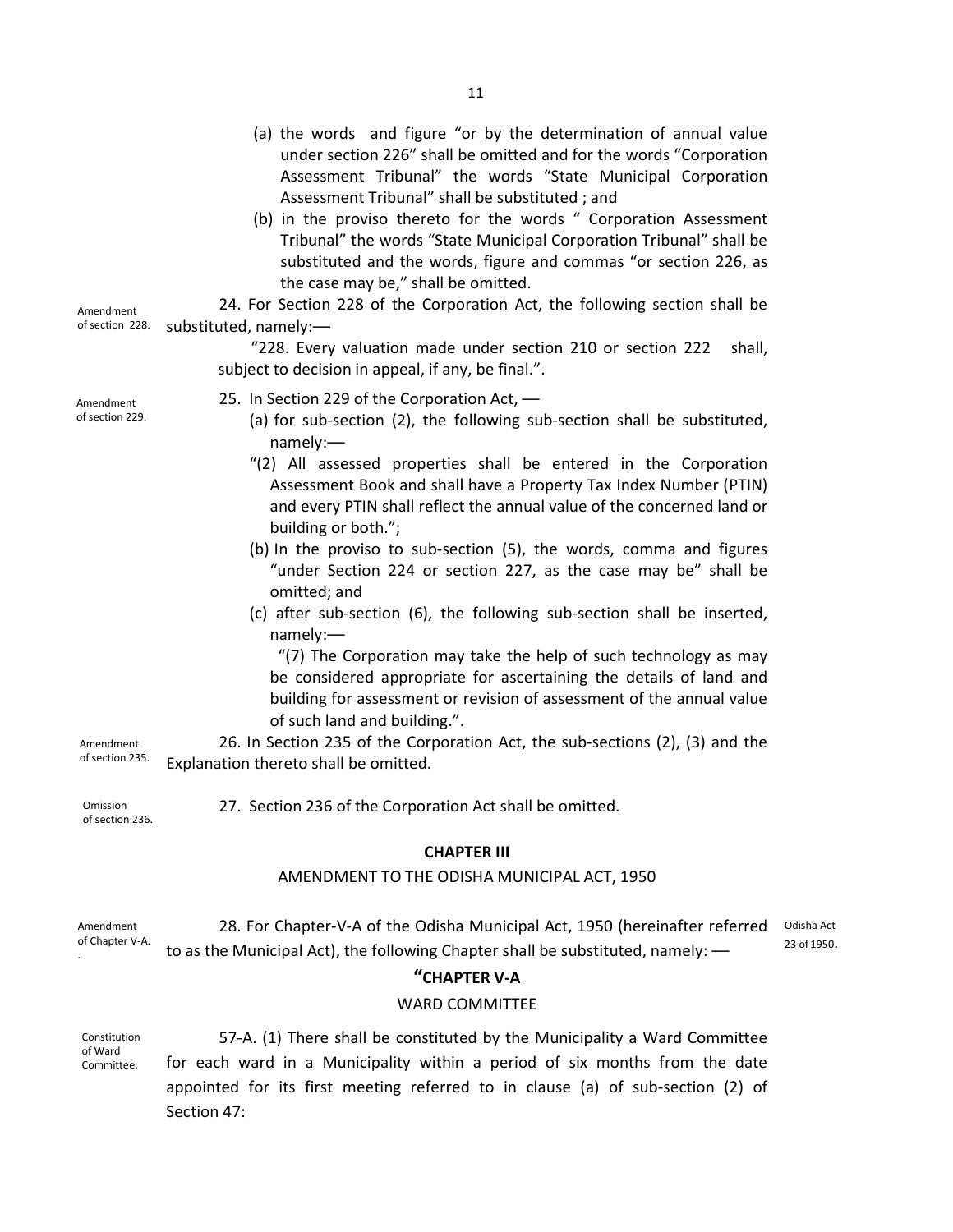Provided that where a Municipality has been constituted before the commencement of the Odisha Municipal Laws (Amendment) Act, 2014, the Ward Committee shall be constituted within six months from such commencement.

(2) The Ward Committee shall consist of the following members, namely:—

- *(a)* the Councillor representing the ward who shall be the President thereof;
- *(b)* the representative of each Area Sabha of the concerned ward;
- *(c)* the member of the Legislative Assembly representing the constituency which comprises wholly or partly the ward; and
- *(d)* not more than ten persons of eminence from the ward, to be nominated by the Municipality in such manner as may be prescribed:

 Provided that if the population of the ward is not more than ten thousand, the number of nominated members shall be four and thereafter, there shall be one additional member for every four thousand population or part thereof:

Provided further that one-half of the person to be nominated to the Ward Committee shall be women.

*Explanation*.—For the purposes of this section and Section 57-D the expression "persons of eminence" means any non-Government organization or association of persons established, constituted or registered under any law for the time being in force and working for social welfare and includes any community-based organization, professional institution and civic, health, educational, social or cultural body or any trade or industrial organization and such other association or body as the Municipality may decide.

(3) A person shall be disqualified for being nominated as a member of the Ward Committee or to continue as such member if under the provisions of this Act or any other law for the time being in force, he would be disqualified for being elected as a Councillor of the Municipality.

(4) The Sanitary Inspector or any other officer nominated by the Executive Officer shall be the Secretary of the Ward Committee and shall have the right to take part in the proceedings at a meeting of the Ward Committee but shall not be entitled to vote at any such meeting.

 (5) The President of the Ward Committee shall have power to invite the officer of the concerned Department of the Municipality as special invitee to participate in the meeting relating to the Department which is the subject matter of the discussion.

(6) The term of office of the Ward Committee shall be coterminous with the term of office of the Municipality.

(7) The Ward Committee shall meet at least once in a year and business of the Ward Committee shall be conducted in such manner as may be prescribed:

Provided that the President may call upon emergency meeting as and when he deems fit.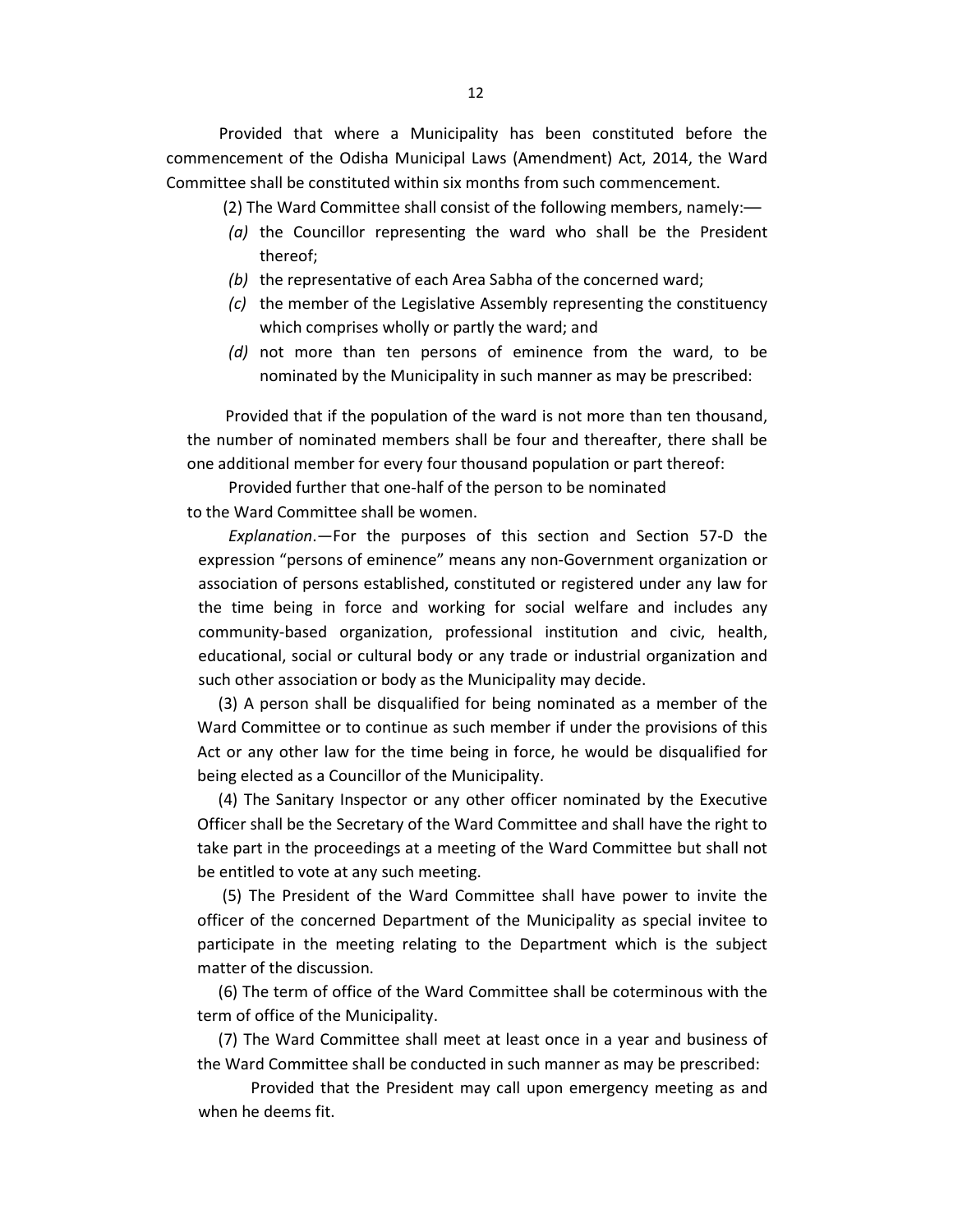Functions of the Ward Committee.

57-B. Subject to the provisions of this Act and overall control of the Municipality, every Ward Committee shall have the following functions, namely: —

- *(a)* provide assistance in solid waste management in the ward;
- *(b)* supervision of sanitation works in the ward;
- *(c)* provide assistance for preparation and implementation of development schemes for the ward;
- *(d)* encourage harmony and unity among various groups of people in the ward;
- *(e)* mobilize voluntary labour and donation by cash or kind for conducting social welfare programmes in the ward;
- *(f)* provide assistance for identification of beneficiaries for the implementation of development and welfare schemes;
- *(g)* encourage activities of art, culture, sports and games;
- *(h)* encourage people's participation in voluntary activities necessary for successful implementation of the developmental activities of the Municipality;
- *(i)* ensure maintenance of street lighting and park in the ward;
- *(j)* provide assistance for timely collection of taxes, fees and other sums due to the Municipality; and
- *(k)* perform such other functions as may be assigned to it by the Municipality.

57-C. (1) It shall be the responsibility of every Ward Committee to perform the following duties, namely: —

- *(a)* prepare the annual ward plans and produce the same in a manner consistent with the District plans within such period and in such manner as may be prescribed;
- *(b)* prepare the ward budget in accordance with the ward plans within such period and in such manner as may be prescribed;
- *(c)* ensure optimal collection of all revenue sources;
- *(d)* ensure maintenance of parks and street lighting in the ward;
- *(e)* prepare the report on housing and public distribution system in the ward;
- *(f)* prepare and maintain beneficiary list for all programmes and schemes undertaken by the Government in co-ordination with the concerned agencies or Departments of the Government;
- *(g)* ensure road works including construction, maintenance and restoration;
- *(h)* take measures necessary for general beautification of the locality;

Responsibility of the Ward Committee.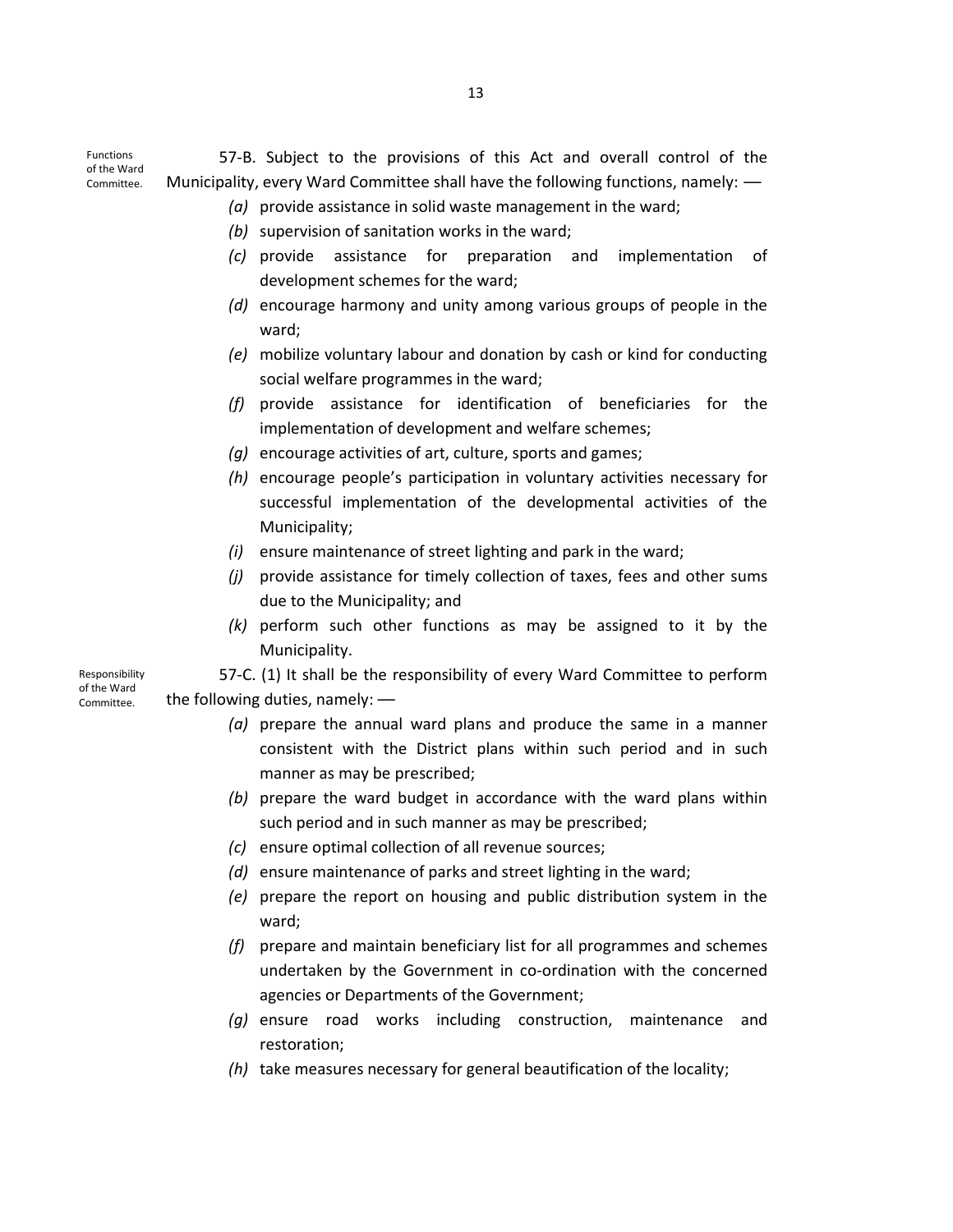- 14
- *(i)* submit periodical reports on the activities undertaken by it to the Municipality; and
- *(j)* discharge such other duties as may be entrusted to it by the Municipality.

(2) The Ward Committee may, for the purpose of carrying out its functions and duties, obtain information relating to ward from the Executive Officer or from any other officer and formulate guidelines for giving effect to the duties entrusted to it under sub-section (1).".

29. After Chapter V-A of the Municipal Act, the following Chapter shall be inserted, namely: — Insertion of new Chapter.

#### **"CHAPTER V-B**

#### AREA SABHA

57-D. (1) In every ward of the Municipality there shall be constituted one or more Area Sabha. Constitution of Area

> (2) Every Area Sabha shall be comprised of all persons registered in the electoral rolls as relates to the area who shall be the members.

> *Explanation.*— For the purpose of this section the expression "area" in relation to an Area Sabha means polling area consisting of such number of electors as may be specified by the Election Commission.

> (3) There shall be an Area Sabha Representative for each area to be nominated by the Municipality from among persons of eminence of the concerned area as may be prescribed.

> (4) The qualification and disqualification prescribed for getting elected as Councillor of the Municipality and for holding the office as Councillor of Municipality under the relevant provision of this Act shall apply *mutatis mutandis* for the Area Sabha Representative.

> (5) The term of office of the Area Sabha Representative shall be coterminous with the term of office of the Municipality.

> (6) The business of the Area Sabha shall be conducted in such manner as may be prescribed.

57-E. Subject to the provisions of this Act and overall control of the Municipality, every Area Sabha shall have the following functions, namely:— Functions of the Area

- (a) evolve proposals and determine the priority of different schemes relating to the development programmes of the area;
- (b) identify and prepare lists of beneficiaries in different beneficiary oriented schemes;

Sabha.

Sabha.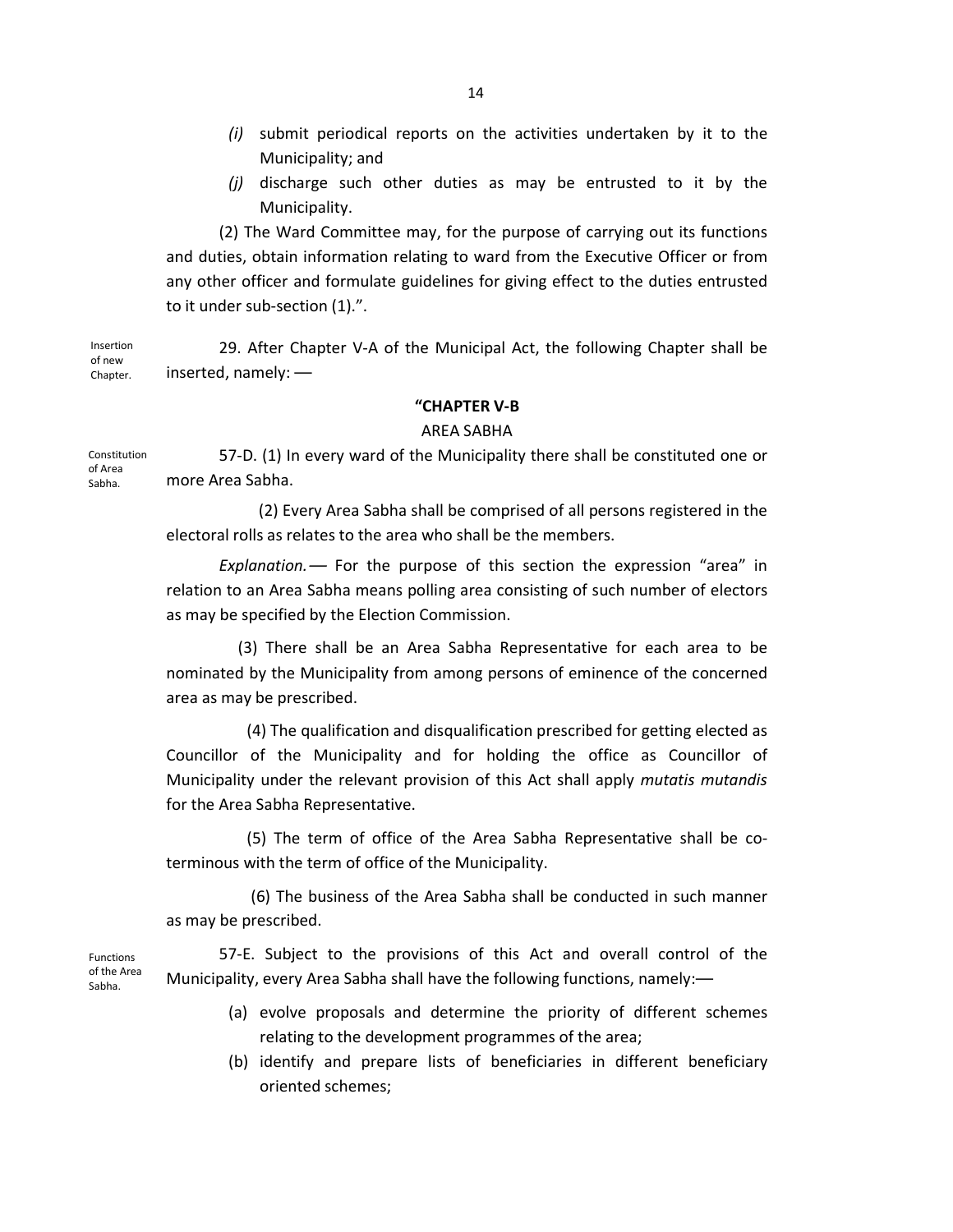- (c) verify the eligibility of persons getting different welfare assistance from the State Government;
- (d) verify the eligibility of persons to get pension and subsidies assistance in different schemes;
- (e) suggest the location of street lights, public water taps, public wells, public sanitation units and other public amenities within the area;
- (f) identify the defects and deficiencies in water supply and street lighting within the area and suggest remedial measures;
- (g) assist the activities of the public health centre for prevention of diseases and family welfare in the area;
- (h) mobilize voluntary labour and contributions both in cash and kind for developmental works within the area and supervise such work through volunteer teams;
- (i) create awareness among the Area Sabha members of their obligations to pay municipal taxes and user charges; and
- (j) perform such other functions as may be assigned to it by the Municipality.

57-F. It shall be the responsibility of every Area Sabha to perform the following duties, namely:—

- (a) obtain information from the Municipality and the Ward Committee relating to the developmental works within the area proposed to be done for next three months;
- (b) obtain informations from the Ward Committee about every decision in connection with the area and the follow-up action on that;
- (c) create awareness on the matter of public interest like cleanliness, protection of environment and control of pollution;
- (d) promote harmony and unity within the area;
- (e) co-operate with the Ward Committee in the matter of sanitation arrangement within the area; and
- (f) discharge such other duties as may be entrusted to it by the Municipality.".

30. In the Municipal Act, after Section 103-A, the following section shall be inserted, namely:— Insertion

"Obligation of Municipality.

103-B. The Municipality shall provide necessary administrative, financial and infrastructure support to the Ward Committee for its efficient performance of functions and discharge of duties.".

31. In the Municipal Act, for Sections 131 to 175 (both inclusive), the following sections shall be substituted, namely:— Amendment of sections 131 to 175.

Responsibility of the Area Sabha.

of new section 103-B.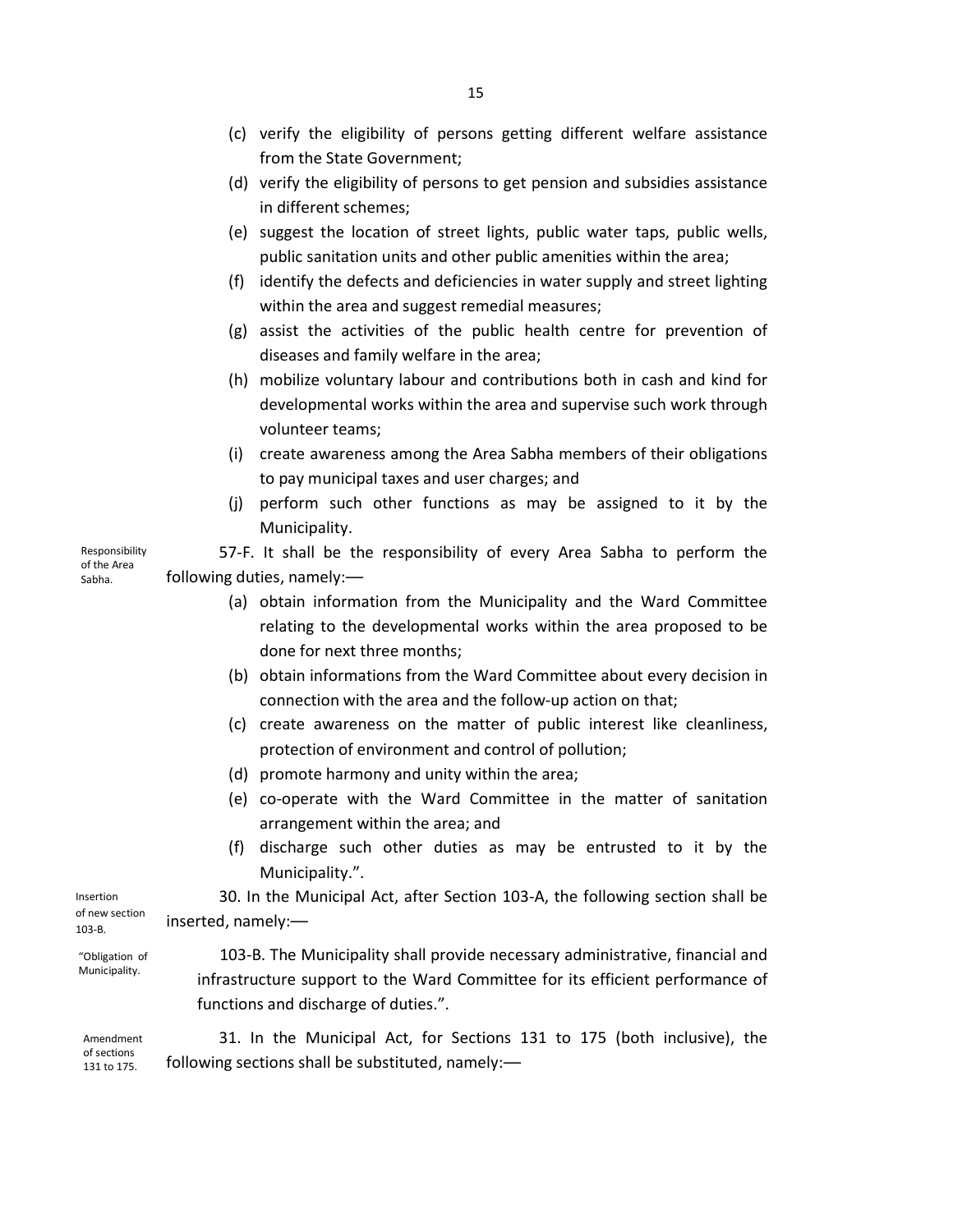16

131. (1) The Municipality shall have, for the purpose of this Act, the power to levy the following taxes, namely: — "Power to

- *(a)* property tax on lands and buildings;
- *(b)* tax on deficit in parking spaces in any non-residential building;
- *(c)* water tax;
- *(d)* fire tax;
- *(e)* tax on advertisements, other than advertisements published in newspapers;
- *(f)* surcharge on entertainment tax;
- *(g)* surcharge on electricity consumption within the Municipal area;
- *(h)* tax on congregation; and
- *(i)* toll
	- (*i*) on roads, bridges and ferries; and

(*ii*) on heavy trucks which shall be heavy goods vehicles, and buses, which shall be heavy passenger motor vehicles, within the meaning of the Motor Vehicles Act, 1988 plying on the public street.

59 of 1988.

 (2) Subject to prior approval of the State Government, the Municipality may, for raising revenue for discharging its duties and performing its functions under this Act, levy any other tax which the State Legislature has the power to levy under the Constitution of India.

 (3) The levy, assessment and collection of taxes mentioned in sub-section(1) shall be in accordance with the provisions of this Act and the rules and regulations made thereunder.

Power to levy "user charges. 132. The Municipality shall levy user charges for,  $\rightarrow$ 

- (i) provision of water supply, drainage and sewerage;
- (ii) solid waste management;
- (iii) parking of different types of vehicles in different areas and for different periods;
- (iv) stacking of materials of rubbish on public streets for constructions, alteration, repair or demolition work of any type; and
- (v) other specific services rendered in pursuance of the provisions of this Act,

at such rates as may be determined, from time to time, by regulation:

Provided that a Municipality may, having regard to the conditions existing in the Municipal area, decide not to levy or postpone the levying, of any of the user charges as aforesaid:

Provided further that the State Government may, direct the Municipality to levy any of the user charges as aforesaid, not levied, or postponed, by the Municipality.

levy taxes.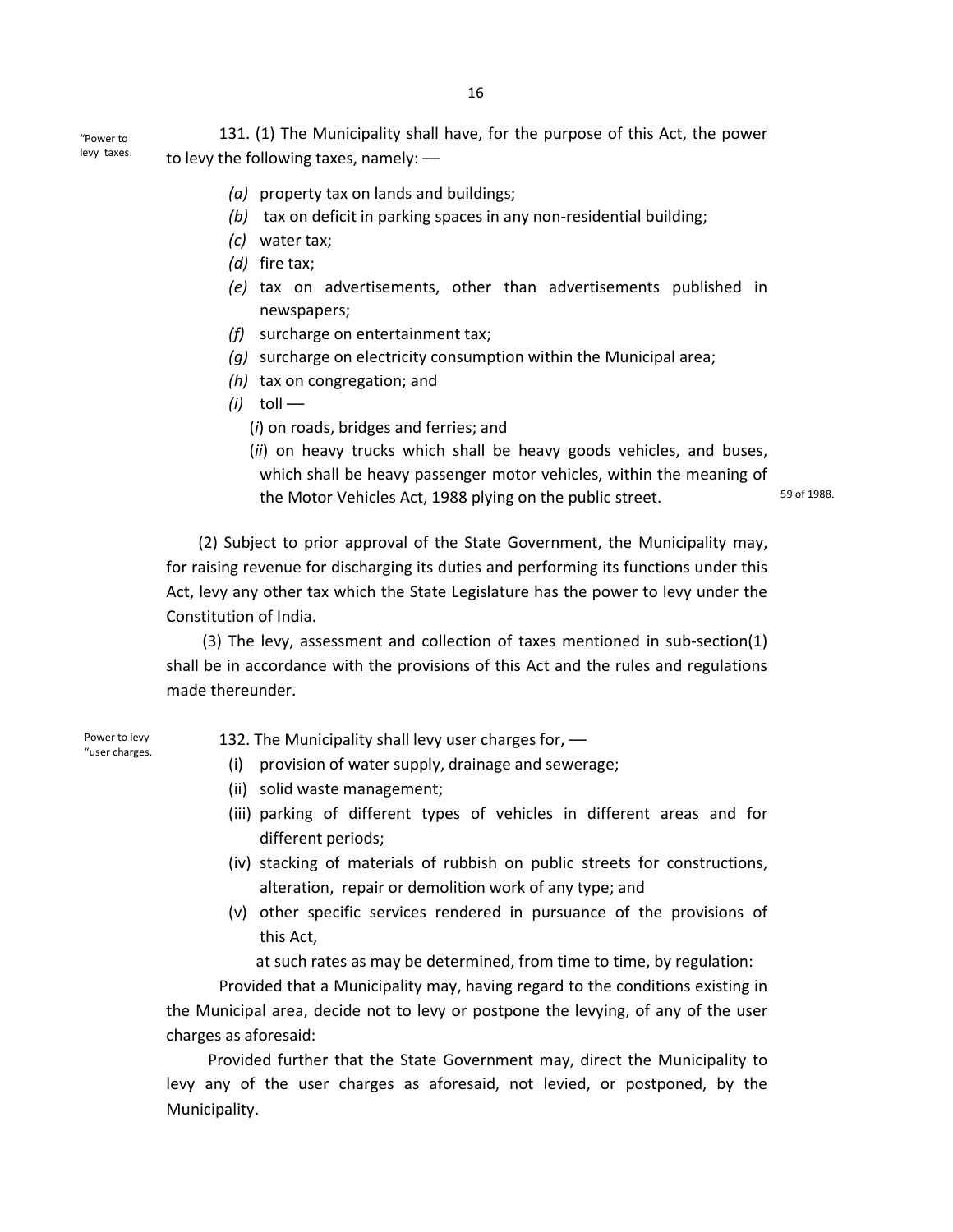Property Tax on lands and buildings.

133. (1) For the purposes of this Act, a property tax determined under this Chapter on the annual value of any land or building in the Municipal area including any land or building belonging to the State Government, or the Municipality or any undertaking or public sector corporation under the control of the State Government or the Municipality, but excluding any land or building specifically exempted under this Act, shall be levied by the Municipality.

 (2) Save as otherwise provided in this Act, the rate of property tax on lands and buildings shall be between a minimum of eight percentum and a maximum of twenty percentum of the annual value of such lands and buildings, as may be specified by the Municipality, from time to time:

 Provided that the Municipality may, at any time, specify different rates for the land and building used differently:

 Provided further that the rate of tax on lands and buildings of the State Government used for office, educational, or medical purposes shall be five percentum.

*Explanation* — The expression "lands and buildings of the State Government" shall not include the lands and buildings used for residential, commercial, joint venture projects, Government Corporations or Statutory Bodies.

 (3) The amount of property tax determined under this Chapter shall be linked to the consumer price index of urban non- manual workers for a year in which a general valuation of all lands and buildings within the Municipal area has been made, and it shall be lawful to realize the amount of such tax so determined on a yearly basis according to the changes in the aforesaid index till the next general valuation of such lands and building.

 (4) In calculating the amount of property tax and the amount payable per quarter or annually after allowing rebate for timely payment, the fraction of a rupee shall be rounded off to the nearest rupee, fifty paise being treated as one rupee.

Property Tax on Central Government properties.

134. Notwithstanding anything contained in this Act, any land or building which is the property of the Central Government shall, save in so far as Parliament by law otherwise provides, be exempted from the property tax:

Provided that nothing in this section shall, until Parliament by law otherwise provides, prevent the Municipality from levying any tax on any property of the Central Government to which such property was immediately before the commencement of the Constitution of India liable or treated as liable, so long as the property tax continues to be levied by the Municipality:

Provided further that nothing in this section shall prevent the Municipality from levying a service charge on any property of the Central Government which is exempted under this section, at the rate of five percentum of the annual value of such land and building.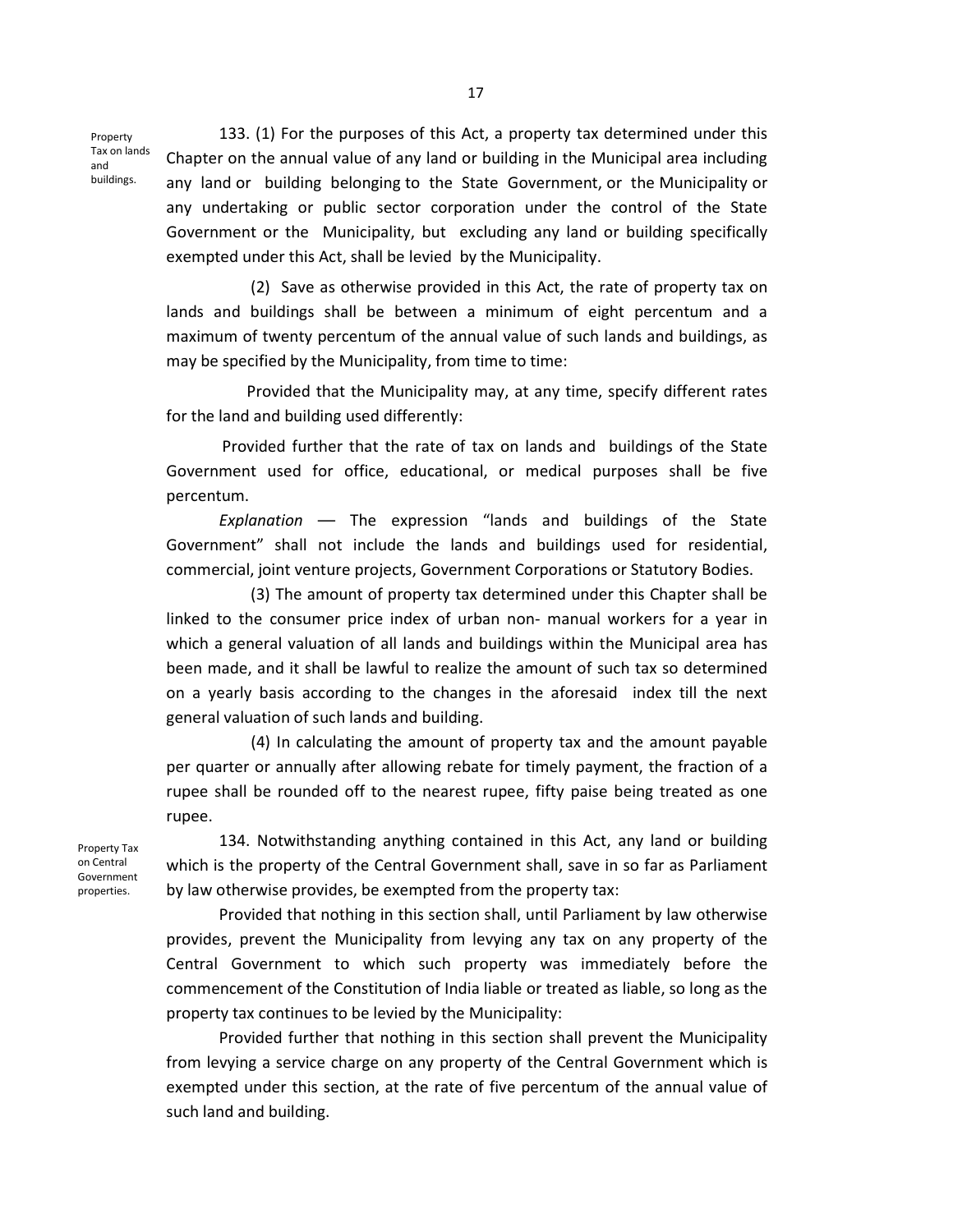*Explanation* — A property of the Central Government shall not include any property vested, or belonging to, any statutory body or Public Sector Corporation under the control of the Central Government.

Surcharge on rented land, building or hut.

135. The Municipality may levy a surcharge at a rate, not exceeding fifty percentum of the rate of property tax, on such land or building or hut or portion thereof which is rented out:

 Provided that in the case of any building which is partly occupied and partly rented out, the surcharge shall be levied only on the property tax of the rented portion.

Exemption of lands and buildings from property tax.

- 136. (1) Notwithstanding anything contained in the foregoing provisions of this Chapter,—
- *(i)* any land or building or portion thereof exclusively used for the purpose of public worship; or
- *(ii)* any land or building exclusively used for the purpose of public burial as cremation ground, or any other place used for the disposal of the dead duly registered under this Act; or
- *(iii)* any open space including a parade ground which is the property of the Central or the State Government; or
- *(iv)* heritage lands and buildings, as may be specifically notified by the State Government, and properties protected by notification by the Archaeological Survey of India or the State Government as the archaeological property,

may be exempted by the Municipality from the property tax.

 *Explanation I*.—For the purpose of clause(i), any land or building used for public worship shall not be deemed to be exclusively used for such worship if on such land or in such building, any trade or business is carried on, or any rent or income is derived in respect of such land or building.

 *Explanation II*.—For the purpose of clause (iii) open space shall not include any land on which any trade or business is carried on, or in respect of which any rent or income is derived.

 (2) The Executive Officer shall cause to be maintained a register showing separately the lands and buildings exempted from the property tax under subsection (1) in such Form as may be determined by regulations, and such register shall be open to the public for inspection.

Classification of land and building and fixation of annual values.

137.(1)The Municipality shall, on the recommendation of the Valuation Organization constituted under section 146 and having regard to,—

- *(a)* the location of lands and buildings in the Municipal area;
- *(b)* the structural characteristics of buildings including age factor; and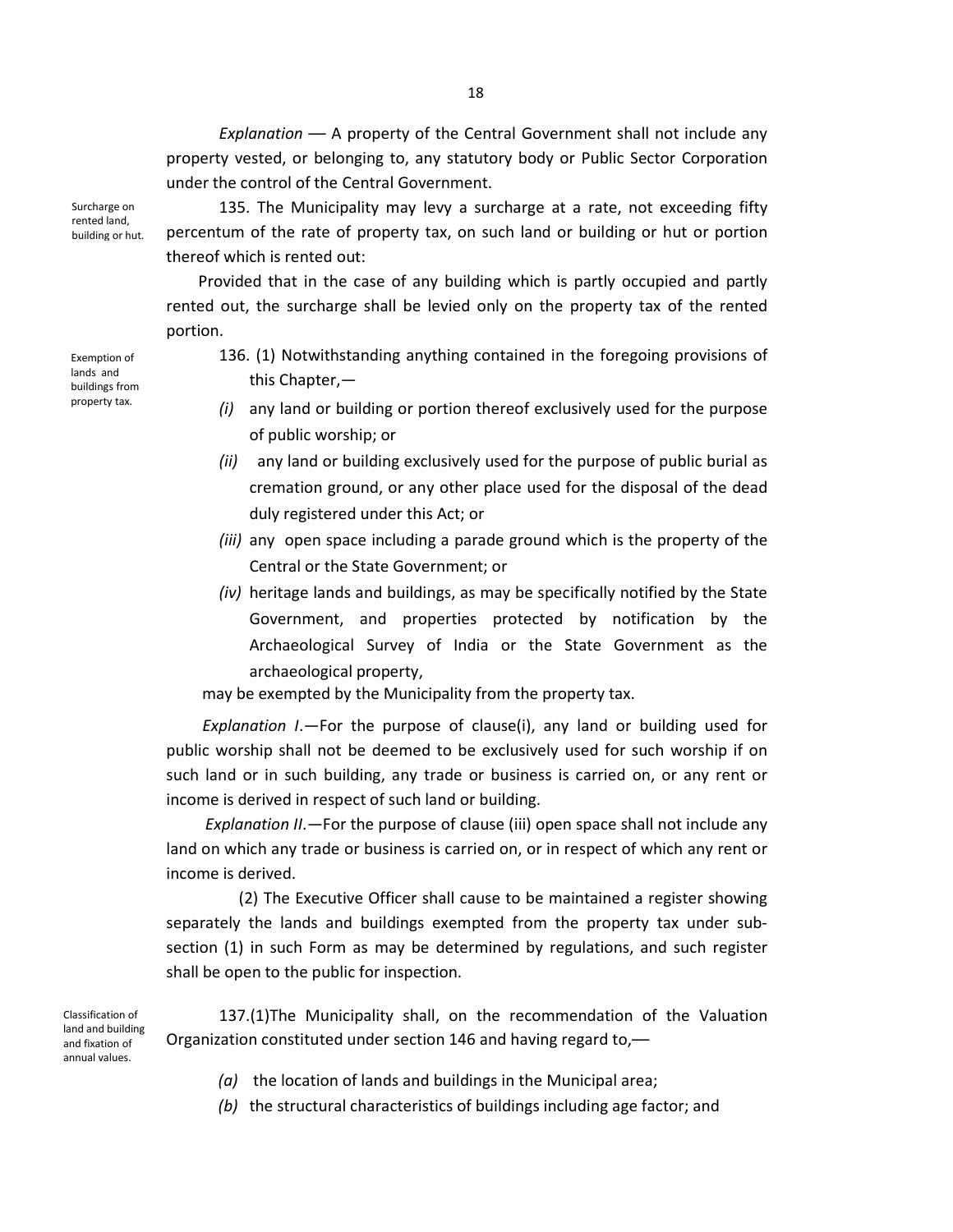*(c)* use wise category of the land and building as may be prescribed, declare its intention to classify lands and buildings in each ward of the Municipality into such groups as the Municipality may specify by a public notice and shall also specify in such public notice the annual value it proposes to fix per unit area of vacant land and per unit area of covered space of buildings within each such group.

(2) If any owner or occupier of any land or building in any ward in respect of which a public notice has been issued under sub-section (1) has any objection to the manner of classification of any group or groups or the value per unit area of vacant land or the value per unit area of covered space of building in any group, he may submit to the Executive Officer of the Municipality, his objection in such Form, and containing such particulars, as may be prescribed within thirty days from the date of publication of such public notice and such objection shall be considered by the valuation officer of the Valuation Organisation or any other officer as may be empowered by the State Government in this behalf.

 (3) On the expiry of the period specified in sub-section (2) and after considering the objections, if any, in accordance with the provisions of Section 138, the Municipality shall, by a public notice, specify group wise the value per unit area of vacant land and the value per unit area of covered space of building.

(4) In this Unit Area Value System, the entire Municipal area has to be grouped into homogenous categories for specifying Unit Area Value and such grouping shall be done taking into consideration the factors like average rental value of the property in the area, average capital value of land, quality of physical infrastructure, availability of social and market infrastructure, type of development and economic standards of the residents of the area.

138. (1) Any objection under sub-section (2) of Section 137 shall be entered in a register to be maintained for the purpose in such Form and manner and containing such particulars as may be prescribed.

(2) Every such objection shall be determined by the Valuation Organization after giving the person an opportunity of being heard.

(3) The procedure for hearing and disposal of objections shall be such, as may be prescribed.

(4) Any person aggrieved by an order as specified in public notice under sub-section (3) of Section 137 may prefer an appeal within thirty days of such order to the District Magistrate under whose jurisdiction the Municipality is situated or to such other officer as may be empowered by the State Government in this behalf, and the decision of such appeal shall be final.

Validity of the unit area values and periodic revision thereof.

139. The unit area value of vacant land and the unit area value of covered space of building, determined under section 137, in respect of a group in any ward

Procedure for hearing objection to classification of lands and buildings.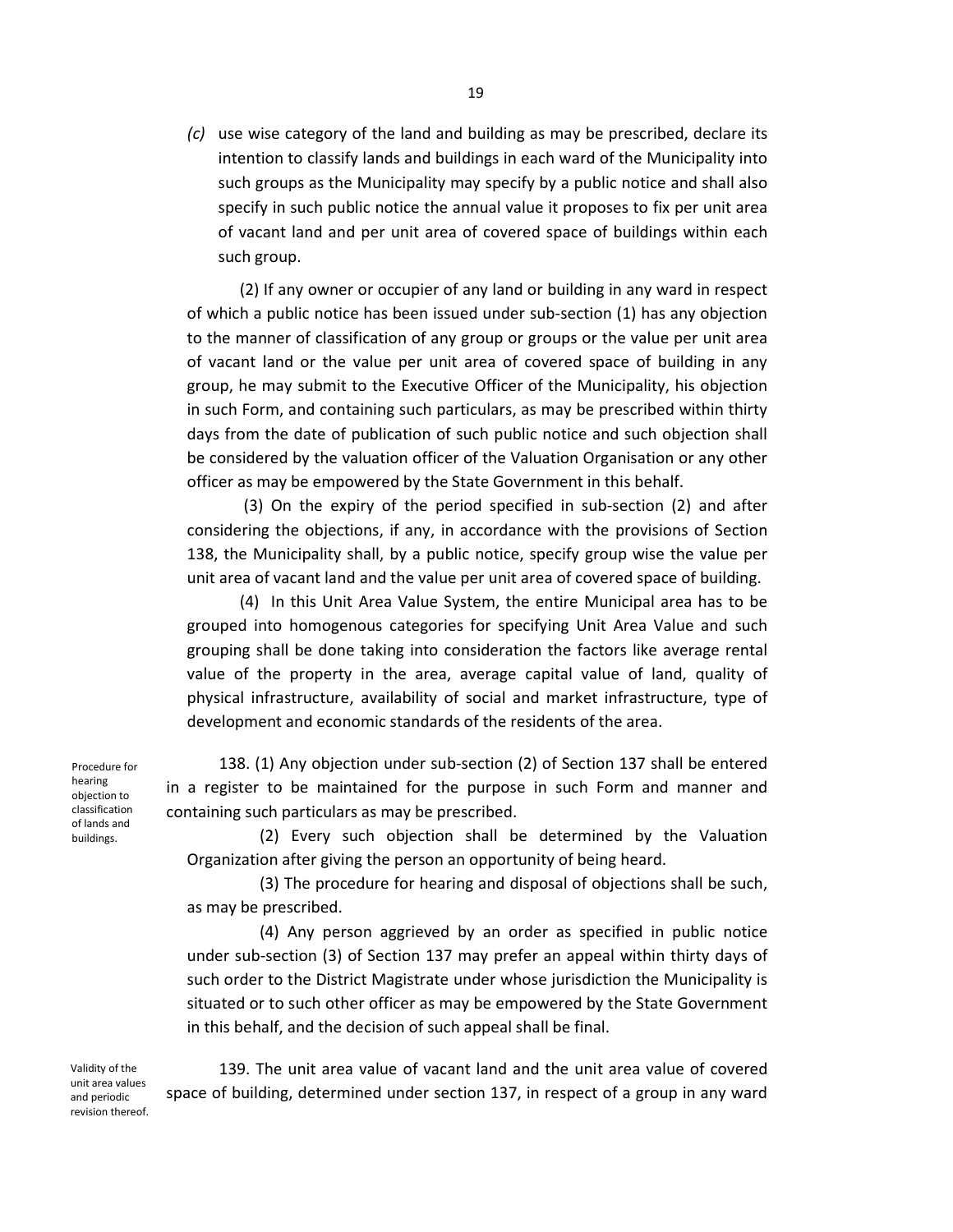shall not be revised before expiration of a period of five years from the date of such determination:

Provided that till the revision of such unit area value is completed, the existing unit area value shall continue to be in force.

Location characteristic.

140. (1) The location of any land or building in the Municipal area, referred to in clause (a) of sub-section (1) of Section 137, shall be determined with reference to —

- (a) the ward in which the land or building is situated; and
- (b) the category of public street on which such land or building is situated.

(2) In the case of any private street or pedestrian pathway, the Executive Officer shall, having regard to the nature and width of the private street or pedestrian pathway on which any land or building is situated, determine the category of such private street or pedestrian pathway.

Structural characteristics.

141. For the purpose of this Act, the State Government shall, having regard to the materials of construction used and the construction practices employed, prescribe the types of buildings which may be classified as pucca, semi-pucca or kutcha building.

Annual value of land and building.

142. (1) The annual value of any vacant land and building in any ward of the Municipality shall be the sum of the amount arrived at as per the formula (UNIT RATE X BUILT UP AREA + UNIT RATE OF VACANT LAND X VACANT LAND AREA) which shall be determined by an order of the Executive Officer, if property owner fails to determine and submit returns as provided in Section 144 or files a wrong data and assessment.

 (2) A copy of the order shall be served within fifteen days thereof to the owner or occupier of the land and building, as the case may be , in such Form and in such manner, as may be prescribed.

 (3) The value of any machinery contained in, or situated upon, any land or building shall not be taken into consideration while determining the annual value.

*Explanation I* — In case of a building with appurtenant land, the area of the land under the plinth area of the building shall be excluded from the total area of land, the balance being treated as vacant land which shall be assessed as such.

*Explanation II*—The covered space of any building shall mean the total floor area of the building in all the stories.

*Explanation III*—For the propose of this section, "machinery" shall include lifts, air-conditioning equipment and equipment for providing earthquake proofing and other movable properties.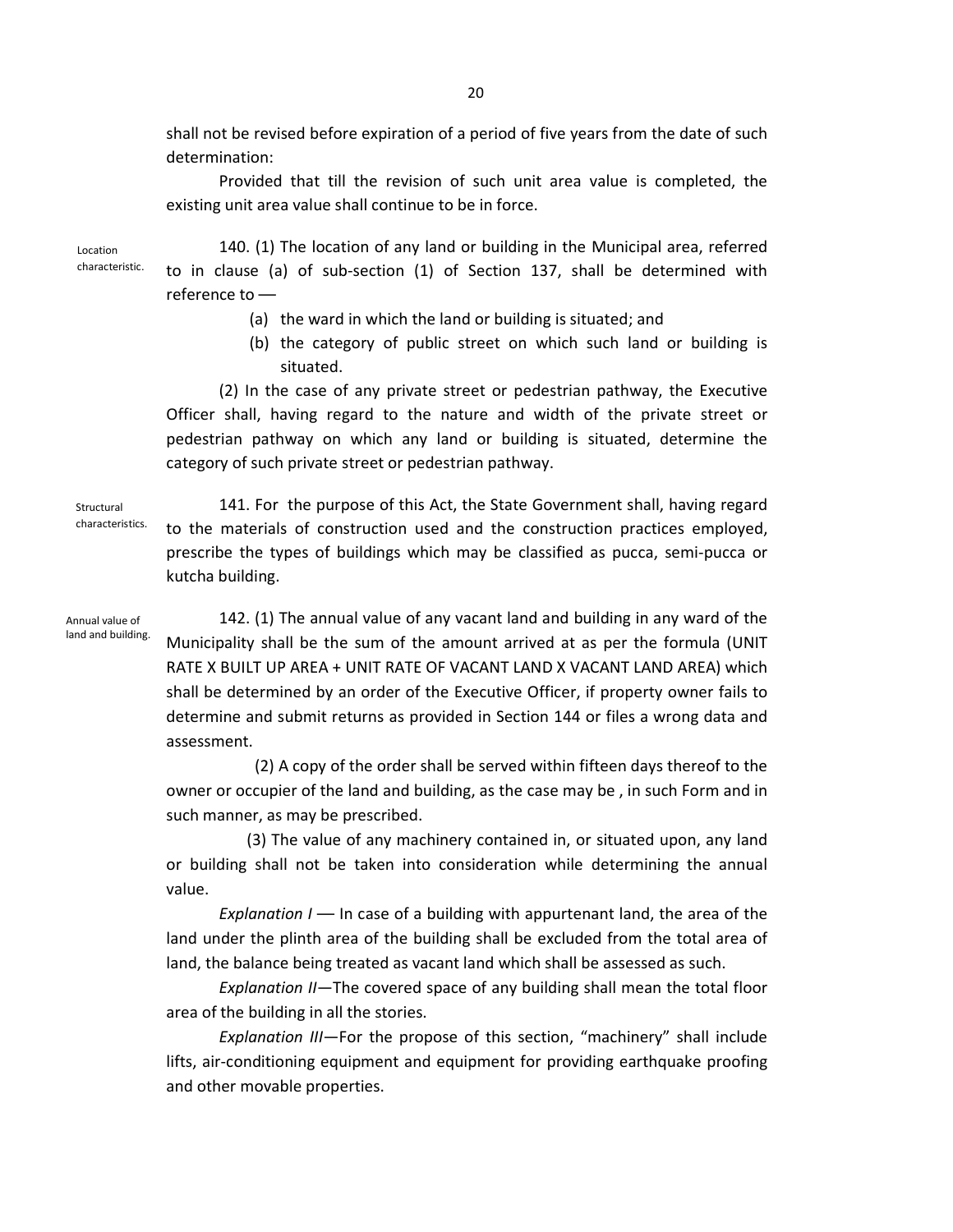(4) Any owner or occupier of any land or building, aggrieved by an order of the Executive Officer under sub-section (1), may prefer an appeal in such Form as may be prescribed, within thirty days of such order, to the District Magistrate under whose jurisdiction the Municipality is situated or to such other officer as may be empowered by the State Government in this behalf.

Determination of annual value of building where land is exempted from property tax.

143. Where land is exempted from property tax under any law for the time being in force, the annual value of any building erected on such land, which is in existence for more than one year and is not entitled to any exemption from such tax under this Act or any other law for the time being in force, shall be determined separately for the purpose of levy of tax in accordance with the provisions of this Chapter.

Self-assessment and default in filing of return.

144. (1) Any owner of any land or building or any other person liable to pay the property tax or any occupier in absence of such owner or person shall,—

- (a) compute the tax due on the basis of annual value of the land and building as determined under section 142 and the rate of tax as determined under section 133;
- (b)file a return on such times, in such Form and manner as may be prescribed;
- (c) pay the tax due as provided under section 159;
- (d)avail rebate at such rate, not exceeding ten percentum of the tax payable, as may be notified by the Municipality in the event of the annual tax being paid in lump sum by the end of the first quarter of the financial year; and
- (e)pay interest at the rate of three percentum per quarter on the tax payable which he fails to pay on the due date.
- (2) The Executive Officer may, at any time,—
	- (a)make, suo motu, assessment in any case where a return on the basis of self-assessment has not been filed;
	- (b)revise any assessment where the information furnished in the return of self-assessment is found to be incorrect; and
	- (c)re-open any assessment in any case where it has been detected that there is wilful suppression of information.

 (3) If any owner of any land or building or any other person liable to pay the property tax or any occupier, in absence of such owner or persons, fails to file a return without sufficient cause or furnishes information in the return which is found to be in correct or it has been detected that there has been wilful suppression of information, the Executive Officer may, after giving such person a reasonable opportunity of being heard, direct him to pay in addition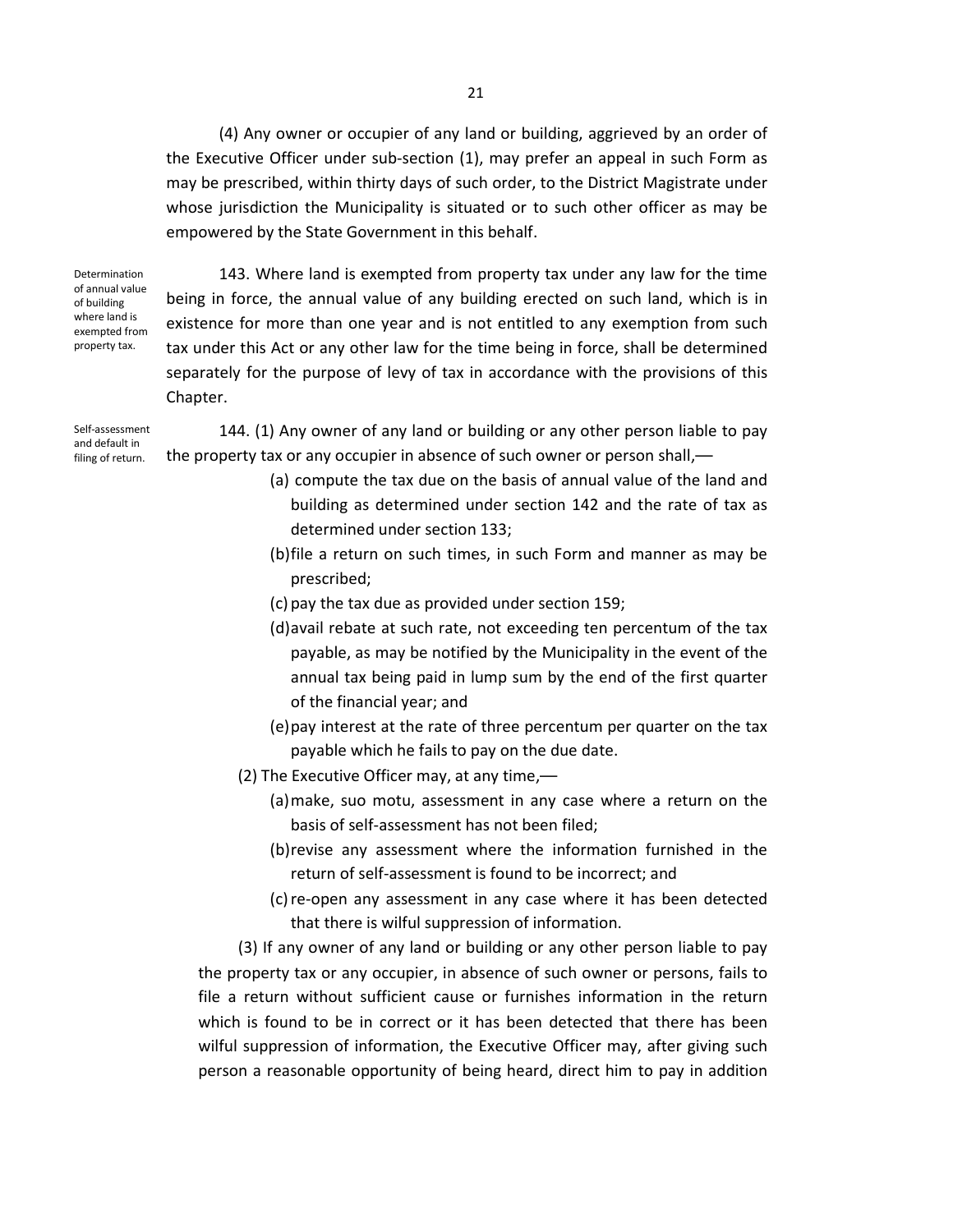to the tax and interest, if any, payable by him a penalty of thirty percentum of the amount of tax with interest, if any, so payable.

Unit of Assessment.

145. (1) Every building together with the land appurtenant thereto shall be assessed as a single unit:

Provided that where portions of any building together with the land appurtenant thereto are separately owned so as to be entirely independent and capable of separate enjoyment, notwithstanding the facts that access to such separate portions is made through a common passage or a common stair case, such separately owned portions shall be assessed separately.

(2) All lands or buildings, to the extent they are contiguous or are on the same foundation and are owned by the same owner or co-owners as an undivided property, shall be treated as one unit for the purpose of assessment under this Act:

Provided that if such land or building is sub divided into separate shares which are not entirely independent and capable of separate enjoyment, the Executive Officer may, on application from the owner or co-owners, apportion the valuation and assessment of such land or building among the co-owners according to the value of their respective shares treating the entire land or building as single unit.

 (3) Each residential unit with its percentage of the undivided interest in the common areas and facilities constructed or purchased and owned by or under the control of any housing co-operative society registered under any law regulating cooperative housing for the time being in force, shall be assessed separately.

 (4) Each apartment and its percentage of the undivided interest in the common areas and facilities in a building within the meaning of any law regulating apartment ownership for the time being in force, shall be assessed separately.

 (5) Notwithstanding any assessment made before the commencement of the Odisha Municipal Laws (Amendment) Act, 2014, the Executive Officer may, on his own motion or otherwise, amalgamate or separate, as the case may be, lands or buildings or portions thereof so as to ensure conformity with the provisions of this section*.* 

(6) If the ownership of any land or building or a portion thereof is sub-divided into separate shares, or if more than one land or building or portion thereof comes under one ownership by amalgamation, the Executive Officer may, on an application from the owner or the co-owners, as the case may be, separate or amalgamate, such lands or buildings or portions thereof so as to ensure conformity with the provisions of this section.

 (7) The Executive Officer shall, upon an application made in this behalf by an owner, lessee, sub-lessee or occupier of any land or building and upon payment of such fee as may be determined by the Municipality, by regulation, furnish to such owner, lessee, sub-lessee or occupier, as the case may be, information regarding the apportionment of the property tax on such land or building among the several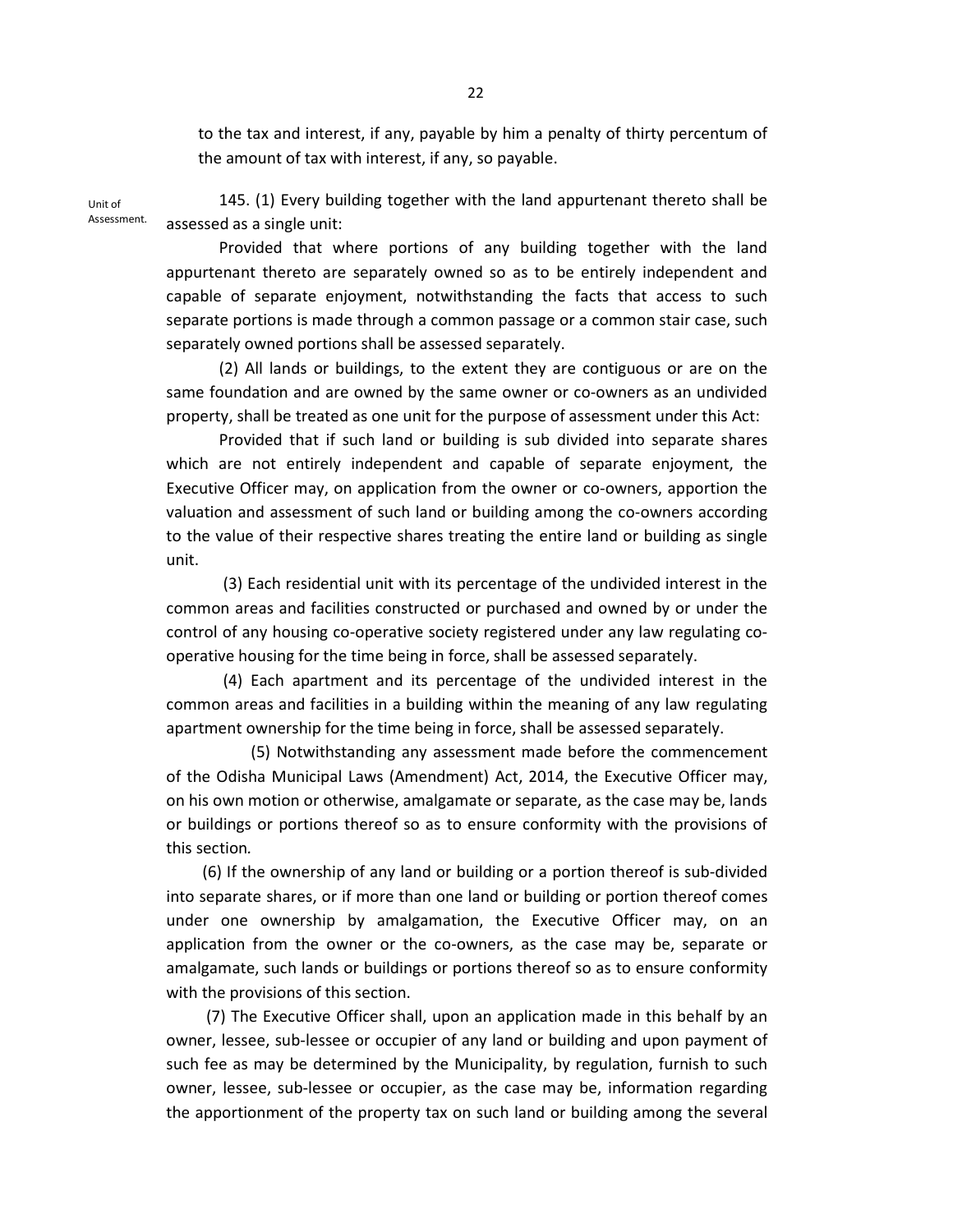occupier of such land or building for the current assessment period or for any preceding assessment period:

Provided that nothing in this sub-section shall prevent the Municipality from recovering any arrear dues on account of property tax from any such person.

Establishment of Valuation Organisation and appointment of valuation officers.

 146. (1) The State Government shall establish a Valuation Organization consisting of such number of officers and other employees as they consider necessary.

 (2) The State Government may, by notification, appoint such number of officers to the valuation organization as they think fit, to be valuation officers and they shall exercise such powers and perform such duties as have been conferred or imposed upon them by or under the provisions of this Act within such local area of the Municipality as may be assigned.

 (3) The Valuation Organization and the officers and employees thereof shall be subject to the control of the Director.

 (4) Every Municipality shall pay to the State Government such amount towards its contribution for maintenance of the Valuation Organization as may be determined by the State Government.

 (5) The principles according to which the amount of contribution is to be determined shall be such as may be prescribed.

Function of Valuation Organisation. 147. The function of the Valuation Organization shall be, -

- *(a)* to make recommendation to the Municipality on the matters relating to classification of lands and buildings into different groups and fixation of values per unit area of such lands and buildings under section 137;
	- *(b)* to determine objections under sub-section (2) of Section 137;
- *(c)* to prepare the valuation list of unit-rate proposed to fix per unit area of vacant land and per unit area of covered space of buildings in groups; and
- *(d)* to perform such other functions as may be prescribed.

Submission of Property Tax returns.

148. (1) The Executive Officer shall, with a view to determining the annual value of lands and buildings in any ward and the persons primarily liable for the payment of the property tax, by notice, require the owners and the occupiers of such lands or buildings or any portion thereof, including such owner or person computing the tax due under the provisions of Section 144, to furnish returns in such Form as may be prescribed and within such time, not being less than thirty days from the date of publication of such notice, as may be specified therein, containing the following particulars, namely  $: -$ 

(a) the name of the owner and the occupier;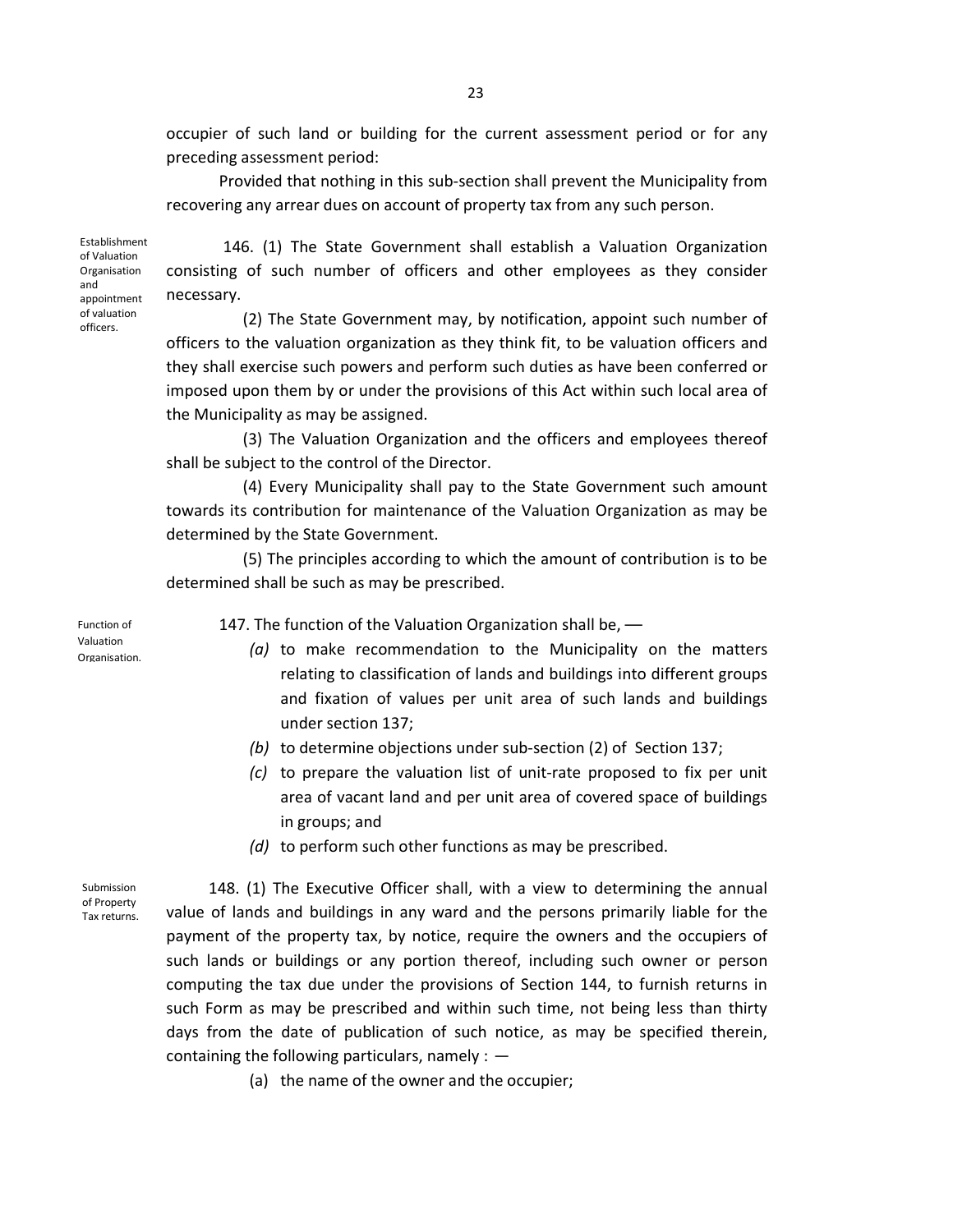- (b) the number of the ward, the number of the premises, and the name and number, if any, of the public street or the description of the private street or the pedestrian pathway on which such land or building is situated;
- (c) whether the building is pucca or semi-pucca or kutcha;
- (d) whether the land or the building is connected with the municipal water supply main or the municipal drain;
- (e) the uses to which such land or building is put or intended to be put in terms of occupancy or use group as mentioned in this Chapter;
- (f) the area of the land and the covered area of the building with break up of the area under various uses;
- (g) in the case of non-residential uses, whether wholly owner occupied or wholly rented out or partly owner occupied and partly rented out and the areas thereof; and
- (h) such other particulars as may be prescribed.

 (2) Every owner or occupier shall be bound to comply with such notice and to furnish return with a declaration that the statement made therein is correct to the best of his knowledge and belief.

(3) The Executive Officer or any person subordinate to him duly authorized by him, in writing, in this behalf, may, with or without giving any previous notice to the owner or the occupier of any land or building, enter upon, and make any inspection or survey or take measurement of, such land or building with a view to verifying the statement made in the return for such land or building or for collecting the particulars referred to in sub-section (1) in respect of such land or building:

Provided that no such entry shall be made except between the hours of sunrise and sunset.

Periodic Assessment.

149. The Executive Officer shall, having regard to the recommendations of the Valuation Organization relating to classification of lands and buildings into different groups and fixation of values per unit area of such lands and buildings, cause a general valuation of all lands and buildings in the Municipal area in accordance with the provisions of this Chapter, as soon as possible, after the constitution of a new Municipal area and at periodic intervals in the case of all other Municipal areas so as to ensure that there is a revision of such valuation of all lands and buildings at the expiration of successive period of five years:

Provided that it shall be lawful to divide the Municipal area into groups of wards so that periodic assessment at the interval of every five years may take place in each such group instead of in the entire Municipal area at a time:

Provided further that the annual value of any land or building situated in the Municipal area, which has been determined earlier and is in force on the date of commencement of the Odisha Municipal Laws (Amendment) Act, 2014, shall remain in force and shall be deemed to be the annual value for the purpose of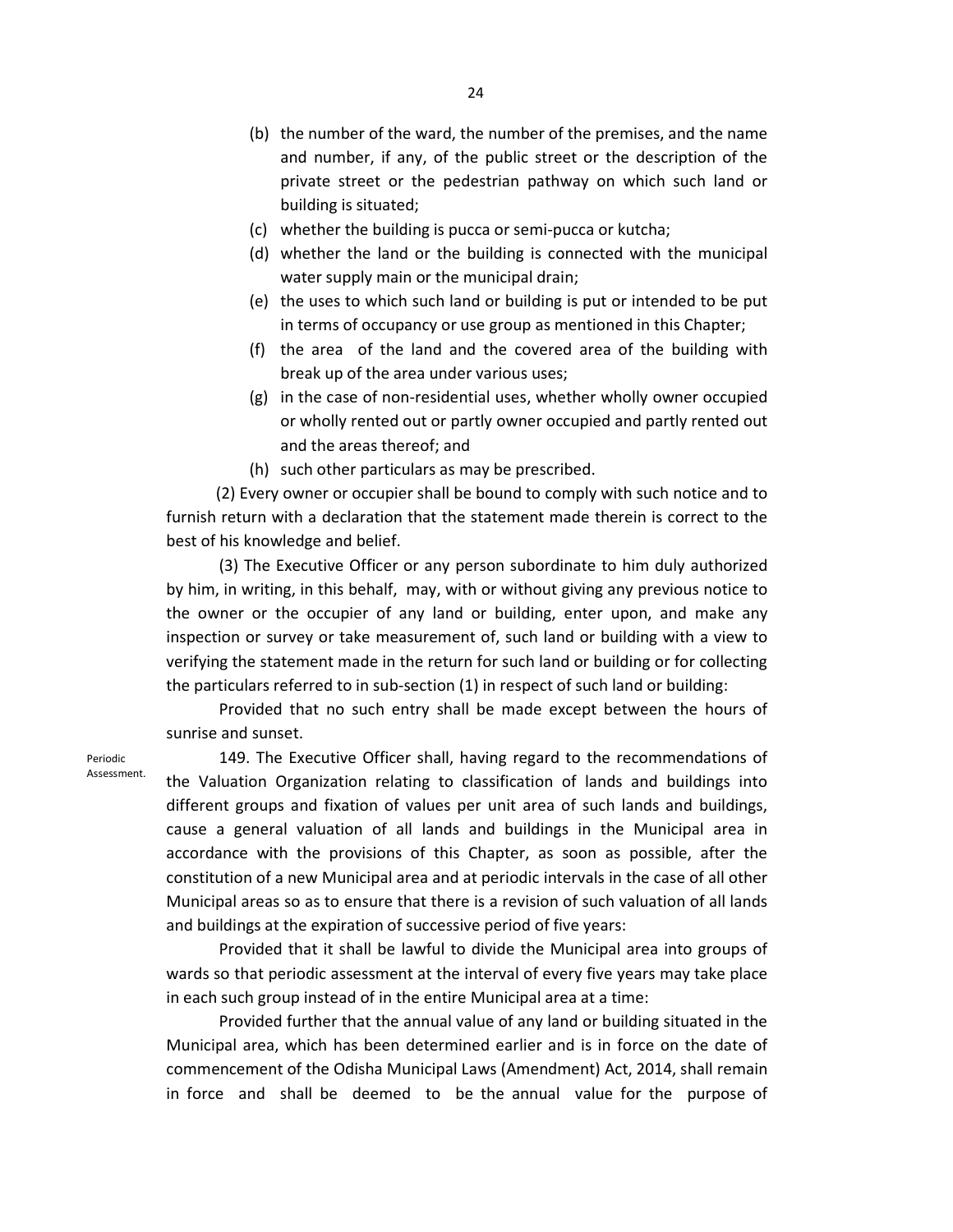assessment of property tax on such land or building under this Chapter, until a fresh annual value is determined under the provisions of this Act as amended by the said Amendment Act:

Provided also that where, on the date of commencement of the Odisha Municipal Laws (Amendment) Act, 2014, the determination of annual value of any such land or building is under process, such determination shall be completed and the value so determined shall be deemed to be the annual value under this Act until a fresh annual value is determined under the provisions of this Act as amended by the said Amendment Act.

Period of validity of Assessment.

150. (1) The annual value of any land or building determined under this Chapter—

- (a) shall have effect from the date of commencement of the quarter of a year ending on the 30th June or the 30th September or the 31st December or the 31st March, as the case may be, and
- (b) shall, subject to the other provisions of this Chapter, remain in force in respect of each ward of the Municipality for a period of five years.

 *(*2*)* Where the annual value of any land or building in any ward has not, for the reasons which are on record in writing , been revised on the expiration of five years, the previous annual value of such land or building shall continue to remain in force until it is revised.

 (3) Save as otherwise provided in this Act, the Municipality shall charge five percentum as surcharge annually on the annual tax fixed against each property till such time the Valuation Organisation revised the Unit Rate.

151. (1) The Executive Officer may cause any revision to be made in the annual value of any land or building or any portion thereof in the following cases, namely:— Revision of Assessment.

- *(i)* where any tenancy or any rent changes; or
- *(ii)* where the nature of use changes; or
- *(iii)* where a new building is erected or an existing building is redeveloped or substantially altered or improved during the period the annual value remains in force; or
- *(iv)* where, on an application made in writing by the owner or the person liable to pay the property tax, it is established that during the period the annual value remains in force, its value has been reduced by reason of any substantial demolition or has suffered depreciation from any accident or any calamity, proved to the satisfaction of the Executive Officer to have been beyond the control of such owner or such person; or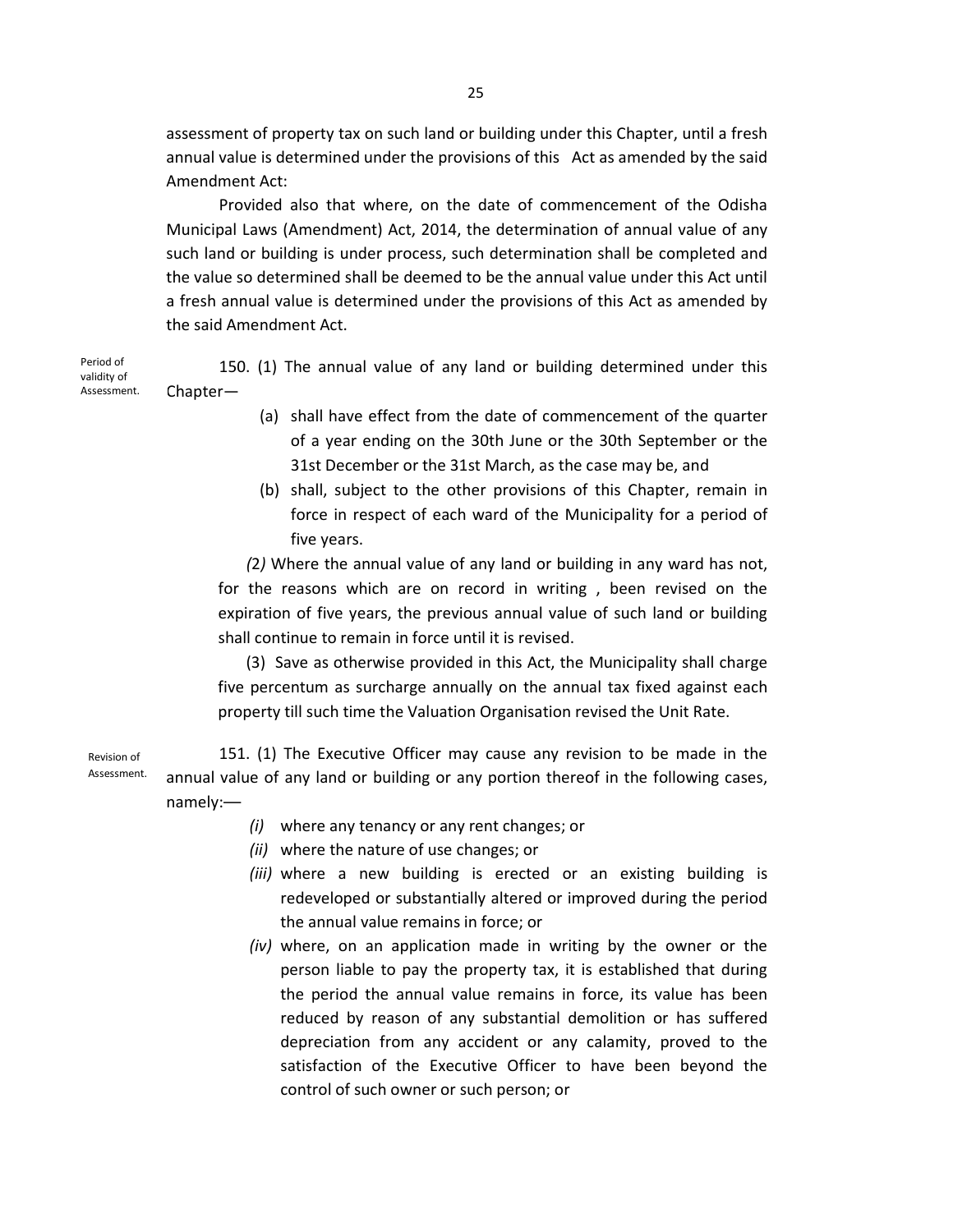- *(v)* where any land or building or portion thereof is acquired by purchase or otherwise by the Central Government or the State Government or the Municipality; or
- *(vi)* where any land or building or portion thereof is sold or otherwise transferred to the Central Government or the State Government or the Municipality; or
- *(vii)* where, upon the acquisition or transfer of any land or building in part, a residual portion remains; or
- *(viii)* where it becomes necessary so to do for any other reason to be recorded in writing.

 (2) Any revision in the annual value of any land or building or portion thereof under this section shall come into force from the date of commencement of the quarter of a year ending on the 30th June or the 30th September or the 31st December or the 31st March, as the case may be, following that in which such revision comes into force and shall remain in force for the unexpired portion of the period during which but for such revision, such annual valuation would have remained in force.

(3) Notwithstanding anything contained in sub-section (1) or sub-section (2), where the annual value of any land or building,—

- (i) has not, for any reason, been determined under this Act, the annual value of such land or building may be determined by the Executive Officer at any time during the currency of the period of assessment in respect of such land or building under section 149 or Section 150;or
- (ii) has been cancelled on the ground of irregularity, the annual value of such land or building may be determined by the Executive Officer at any time after such cancellation, and such annual value shall remain in force until a fresh valuation or revision is made and shall take effect from the beginning of the quarter from which the previous valuation which has been cancelled would have taken effect:

Provided that the valuation made under clause (i) or clause (ii) shall remain in force for the unexpired portion of the period specified in this Chapter.

(4) Any revision of annual value of any land or building or any portion thereof under this section shall be made with reference to the group into which such land or building or part thereof is classified under section 137 and the annual value fixed per unit area of such land or building for that group shall be applicable.

 (5) Notwithstanding anything contained in the foregoing provisions of this section, no revision of the annual value of any land or building under this section shall be made without giving the owner or the occupier of such land or building a reasonable opportunity of being heard.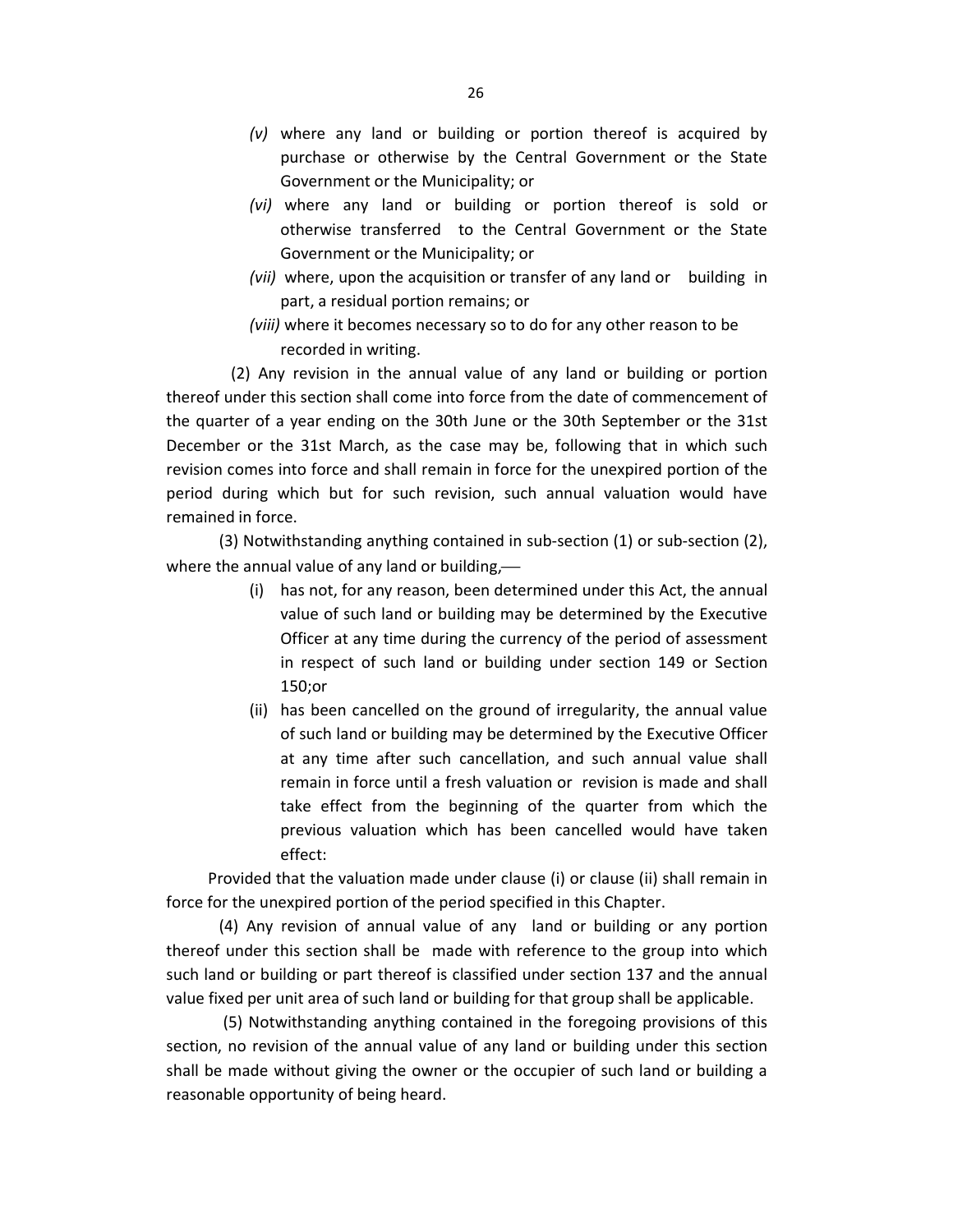(6) Where any revision of the annual value of any land or building is made under this section, the order of such revision shall be communicated to the owner or the occupier of such land or building within fifteen days from the date of such order.

 (7) An appeal shall lie against an order under sub-section (6) to the District Magistrate under whose jurisdiction the Municipality is situated or to such other officer as may be empowered by the State Government in this behalf, if preferred by the owner or the occupier of such land or building within thirty days from the date of receipt of the order.

(8) The annual value of any land or building determined after the disposal of the appeal shall take effect from the quarter from which such annual value would have taken effect and shall continue to remain in force during the period such annual value would have remained in force, had no appeal been filed.

(9) The provisions of Part-II and Part-III of the Limitation Act. 1963, relating 36 of 1963. to appeals shall apply to every appeal preferred under this section.

(10) The procedure for hearing and disposal of appeals shall be such as may be prescribed.

Information to Executive **Officer** regarding transfer of title of the property.

 152.(1) Whenever the title of any holding is transferred, both the transferor and the transferee shall, within three months after the execution of the instrument of transfer or if no such instrument is executed within three months after the transfer is effected give notice in writing of such transfer to the Executive Officer.

(2) In the event of the death of the transferee, his heir shall, within one year from the date of death, give notice in writing of such transfer to the Executive Officer.

(3) Any person who is primary liable for the payment of taxes on any land or building, if transfers his title over such property, without giving notice of such transfer to the Executive Officer, as aforesaid, shall, unless the municipality on grounds of hardship arising out of special circumstances, otherwise direct, in addition to any other liability which he incurs through such neglect, continue the liability for the payment of all such taxes, from time to time, payable in respect of the said property until he gives such notice or until the transfer is recorded in the municipal books.

 (4) Nothing in this section shall be held to diminish the liability of the transferee for the said taxes or to affect the prior claim of the Municipality for the recovery of the taxes due thereupon and the Municipality may revise the assessment list as against the transferee with effect from the date on which they are satisfied that the transfer was made.

Finality of the valuation.

 153. Every valuation made under section 142 or Section 151 shall subject to decision in appeal, if any, shall be final.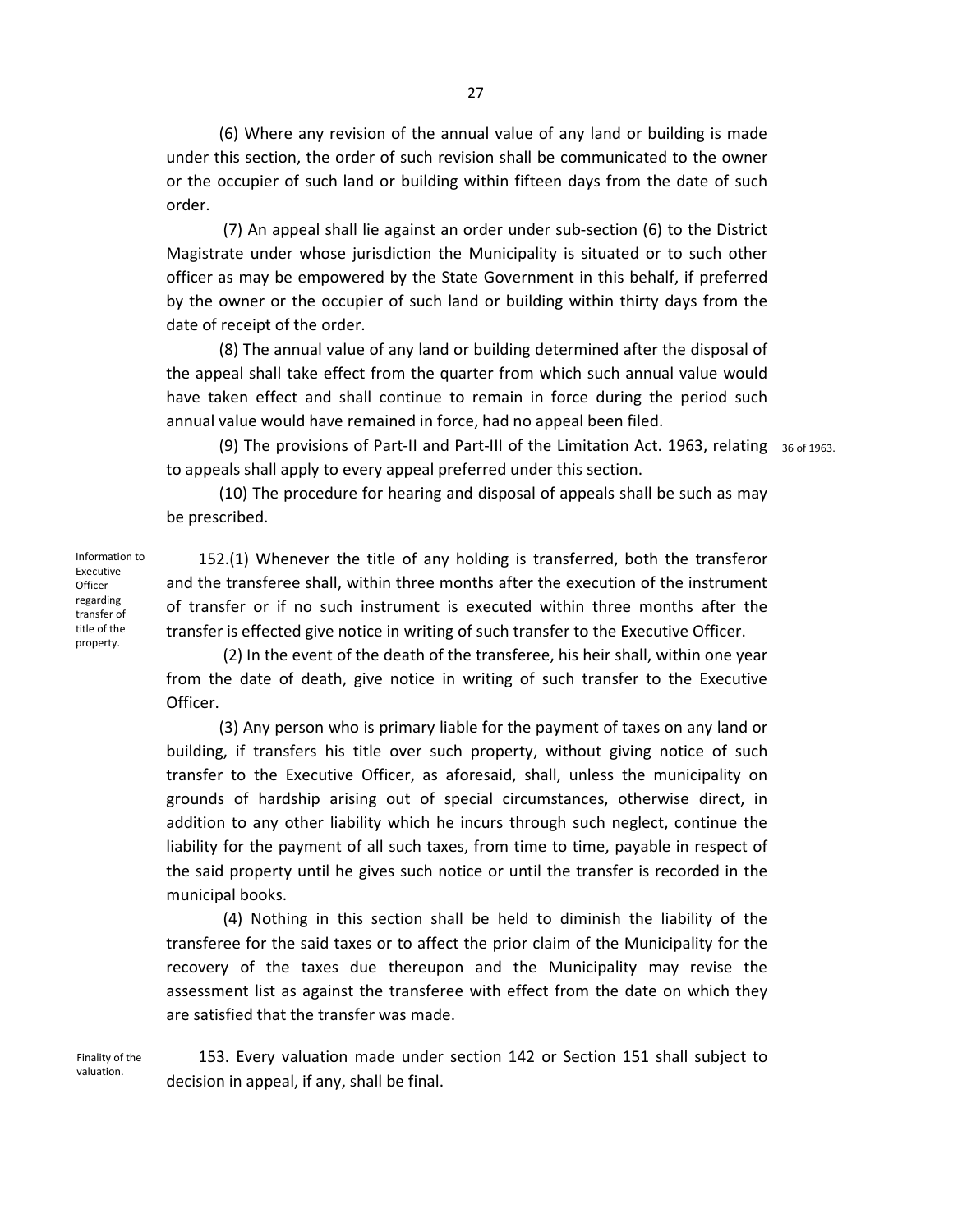Municipality Assessment Book.

 154. (1) The Municipality shall maintain a Municipal Assessment Book in such Form, and in such manner, as may be prescribed.

(2) All assessed properties shall be entered in the Municipal Assessment Book and shall have a property Tax Index Number (PTIN) and every PTIN shall reflect the annual value of the concerned land or building or both.

 (3) The Executive Officer may, at any time, make such corrections in the Municipal Assessment Book as may be necessary to incorporate changes required to be made in accordance with the provision of this Act or for removal of patent errors or defects on the face of the records.

(4) The Municipal Assessment Book, duly authenticated in the manner prescribed, shall be kept in the office of the Municipality and shall be open for inspection free of charges during office hours and extracts therefrom shall be made available on payment of such fee as may be prescribed.

 (5) The Municipal Assessment Book shall be printed and published for every ward of the Municipality and shall be made available for sale to the public in such Form and in such manner, as may be prescribed:

 Provided that the publication of Municipal Assessment Book shall not be kept pending on the ground that an objection or appeal has been made in respect of any case.

 (6) Wherever it is possible for the Municipality to do so, the Municipal Assessment Book shall also be put on a website for public information.

 (7) The Municipality may take the help of such technology as may be considered appropriate for ascertaining the details of land and building for assessment or revision of assessment of the annual value of such land and building.

Property tax and surcharge thereon to be first charge on land and buildings and movables.

155. The property tax on any land or building and the surcharge thereon, due from any person, shall, subject to the prior payment of land revenue, if any, due to the State Government on account of such land or building, be a first charge upon such land or building belonging to such person and upon the movable property, if any, on or within such land or building and belonging to the person liable to pay such property tax and surcharge thereon.

Incidence of property tax.

156. (1) The property tax on any land or building shall be primarily leviable upon the owner thereof.

(2) The liability of the several owners of any land or building constituting a single unit of assessment, which is , or purports to be, severally owned in parts or flats or rooms, for payment of property tax or any instalment thereof, payable during the period of such ownership, shall be joint and several:

Provided that the Executive Officer may apportion the amount of property tax on such land or building among several co-owners:

Provided further that in any case where the Executive Officer is, for the reasons to be recorded in writing, satisfied that the owner is not traceable, the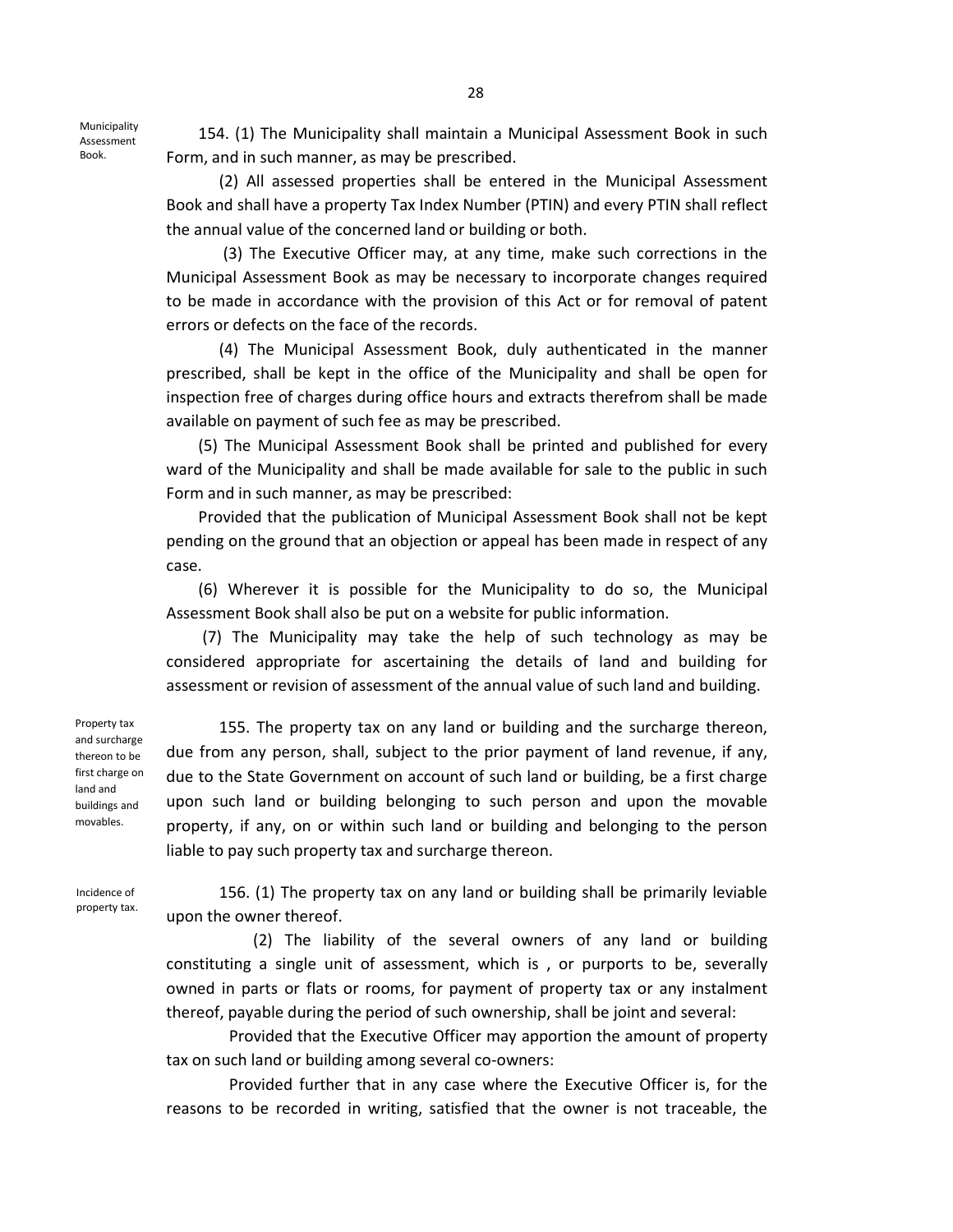occupier of such land or building for the time being shall be liable for payment of the property tax and the surcharge thereon and shall also be entitled to the rebate, if admissible.

(3) The property tax on any land or building, which is the property of the Municipality and the possession of which has been delivered under any agreement or licensing arrangement, shall be leviable upon the transferee or the licensee, as the case may be.

Incidence of surcharge.

157. Where a surcharge has been imposed under this Chapter, such surcharge shall be payable by the owner or the occupier, as the case may be, who uses such land or building for any purpose other than residential purpose.

Apportionment of surcharge.

158. The person primarily liable to pay the property tax in respect of any land or building may recover the entire amount of the surcharge on the property tax on such land or building from the occupier who uses it for any purpose other than residential purpose:

Provided that if there is more than one occupier, the amount of surcharge may be apportioned and recovered from each of such occupiers in such proportion as the annual value of the portion occupied by each such occupier bears to the total annual value of such land or building.

Payment of property tax on land and building.

159. Save as otherwise provided in this Act, the property tax on any land or building under this Chapter shall be paid by the person liable for the payment thereof in quarterly instalments and, for purposes of this section, each quarter shall be deemed to commence on the first day of April, the first day of July, the first day of October and the first day of January of a Year.

160. The Municipality may levy a water tax on any land or non residential building at such percentum of property tax as may be prescribed.

Fire Tax

Water Tax.

161. The Municipality may levy a fire tax on any building at such percentum of property tax as may be prescribed.

Government's power to abolish, suspend, reduce or increase the rate of any tax.

 162. (1) If the State Government, either on their own motion or on the representation made by the inhabitants of any Municipality, are satisfied that the imposition of any tax referred to in Section 131, or the rate at which such imposition is made, is likely to cause hardship to the inhabitants of the Municipality, they may, after consulting that Municipality, by order,—

- (a) abolish such tax; or
- (b) suspend such imposition for such period, not being more than two years, as may be specified in the order; or
- (c) fix such lower rate as they deem fit.

 (2) Upon an order being made under sub-section (1) in respect of any tax, such tax shall be abolished, suspended or as the case may be, levied at the lower rate, with effect from such date as may be specified in the order.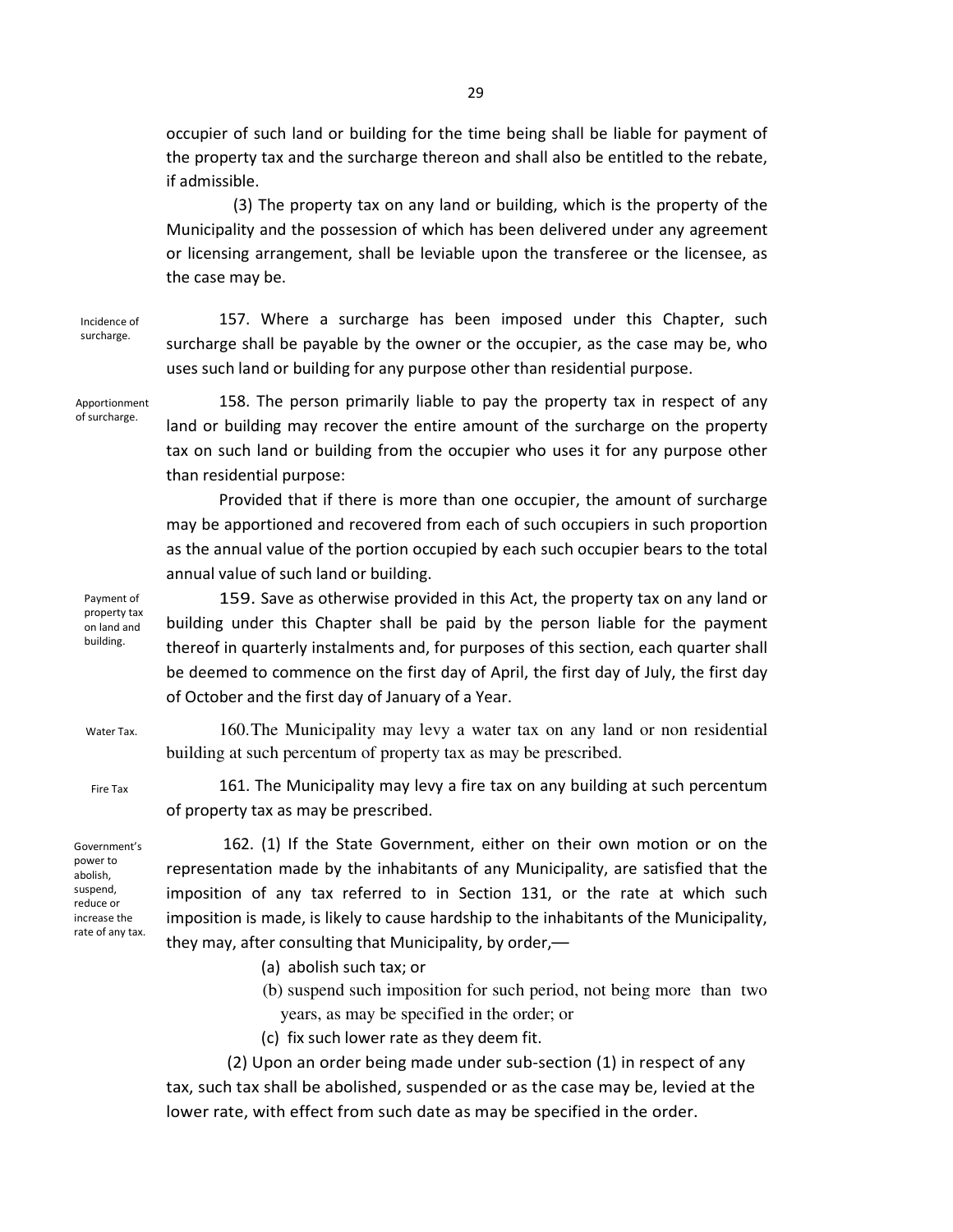(3) Any tax which is abolished under this section or for which lower rate is fixed thereunder shall not be re-imposed or as the case may be, imposed at a higher rate without the previous sanction of the State Government.

 (4) Any tax, the imposition of which is suspended under this section, may, after the expiry of period of suspension, be re-imposed by the Municipality at such rate as it may determine.

 (5) Where the State Government are satisfied that the rate at which the imposition of any tax referred to in Section 131 is abnormally low, they may increase such rate after consulting the concerned Municipality in the matter:

Provided that in no case the rate of any such tax, after such increase, shall exceed the maximum limit provided therefor in this Act.

Recovery of Taxes as an arrear of land revenue.

163. (1) Any arrear of tax, due from any person, on the first day of the quarter immediately preceding, shall be recoverable as an arrear of land revenue as per the provisions of the Odisha Public Demand Recovery Act, 1962.

Odisha Act 1 of 1963.

 (2) The Executive Officer of any Municipality may, at any time, apply to the Collector of the District for the recovery of the whole or any part thereof as arrear of tax which he has failed to realise.

 (3) If the Collector of the District is satisfied that the Executive Officer has so failed to realise the whole or any part of any tax and that the application has been submitted-not more than one month after such failure, he shall allow the application and shall thereupon publish in the prescribed manner and for the prescribed period, a list of the arrears of taxes in respect of which the application has been allowed.

(4) After such publication of the list, any arrear of tax included therein shall be treated as an arrear of land revenue payable' to the Municipality.

(5) For all sums paid on account of any tax under this Act a receipt noting the details of payment be given by the Executive Officer or any other officer of the Municipality authorized by him.".

#### **CHAPTER IV**

#### **MISCELLANEOUS**

Omission of certain references.

32. Throughout the Corporation Act and the Municipality Act the reference of sections or sub-sections, omitted in the Odisha Municipal Laws (Amendment) Act, 2015, in any provision of those Acts shall be omitted and such other consequential amendments as the rule of grammar may require shall also be made.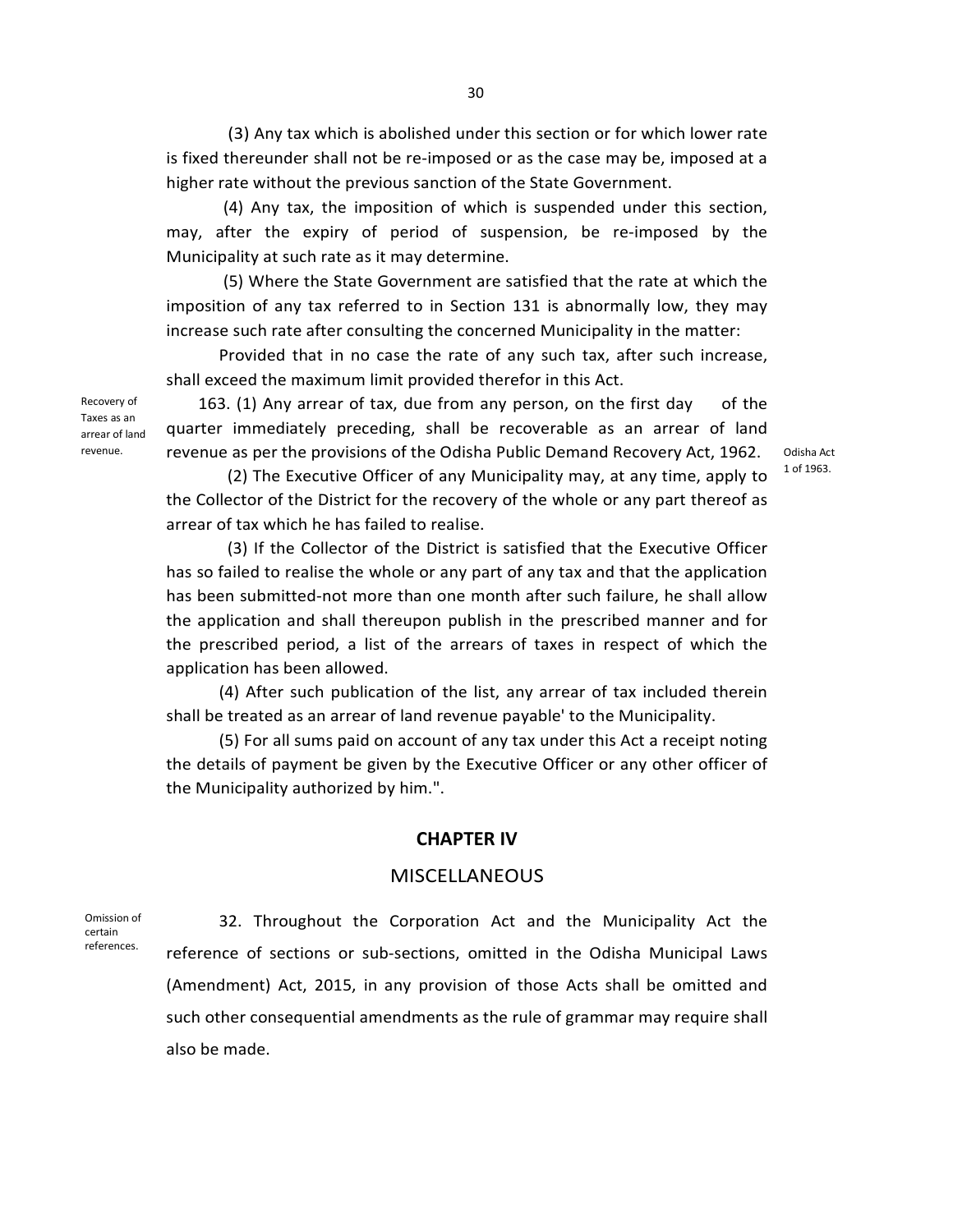### STATEMENT OF OBJECTS AND REASONS

 The present Bill envisages amendment to the Odisha Municipal Corporation Act, 2003 and the Odisha Municipal Act, 1950 with a view to introducing property tax and Community Participation Law.

#### 1. Property Tax Amendment.

Property Tax is one of the important sources of revenue for Urban Local Bodies and this has been covered in the mandatory reforms that the State Government have to implement under JnNURM, UIDSSMT and the 13th Finance Commission Schemes. The amendments have been proposed in line with the best models of the country, which will help in augmenting the resources base of ULBs.

 The existing provisions of the Odisha Municipal Corporation Act, 2003, and the Odisha Municipal Act, 1950 do not adequately address the issue of a rational and reasonable tax structure while assessing the properties located within the geographical limits of an ULB. In the amendment, it has been suggested for introduction of 'Unit Area' Method (UAM) for assessing properties as against the existing Annual Rental Value (ARV) Method.

The proposed amendments will —

- (i) make the process of assessment, levy and collection a transport and simple process;
- (ii) minimise the discretions on the part of the assessor in tax levy;
- (iii) ensure equity between classes of tax payers or property owners; and
- (iv) facilitate self-assessment of property tax by property owners or occupiers.

This new approach has been adopted by many States like Bihar, Andhra Pradesh, Tamilnadu, Gujurat, Delhi, Madhya Pradesh and Karnataka.